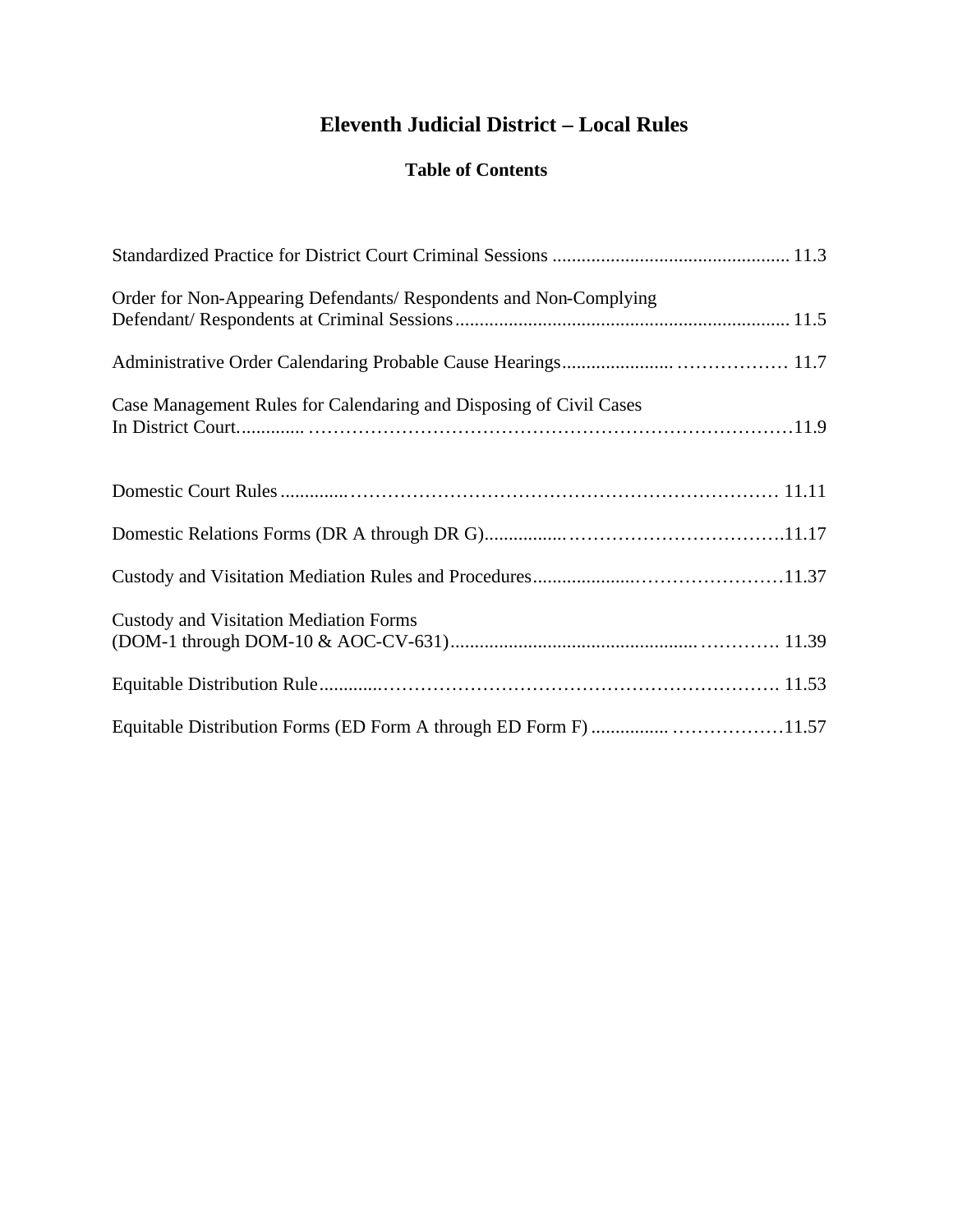#### **Eleventh Judicial District**

# **STANDARDIZED PRACTICE FOR DISTRICT COURT CRIMINAL SESSIONS**

#### **PURPOSE:**

To provide orderly, efficient and consistent methods and procedures; to delineate and define actions and responsibilities of respective court officials and participants operating within the District Courts of the Eleventh Judicial District.

## **METHOD OF OPERATION**:

- 1. District Court sessions are designated by the Chief District Court Judge at such times and places as shall be published with the Clerks of Court within the Eleventh Judicial District.
- 2. The first order of business shall be the preliminary instructions given by the presiding judge or as may be delegated to the District Attorney or his designated assistant. Following this will be the calling of the calendar prepared by the Clerk of Superior Court. The purpose will be to identify those present and to determine how each defendant/ respondent intends to plead or answer charges.
- 3. The Courtroom Clerk shall maintain the calendar and shall mark the calendar during the calendar call to show those present and those called and failed. At the close of the session, the presiding judge shall issue appropriate orders relating to non-appearing defendants/ respondents who have been marked as called and failed at the initial calendar call.

#### **CONTINUANCES:**

Pursuant to Rule 3 of the rules governing District Court, continuances will be granted in the interest of justice and to insure the protection of the Constitutional Rights of the defendants. The final authority for all continuances shall rest in the sound discretion of the assigned trial judge for the designated session.

**IN ORDER TO EFFECTUATE THE ABOVE POLICY AS A STANDARD OPERATING PROCEDURE, THE FOLLOWING WILL BE UNINFORMLY APPLIED IN ALL COURTS AND BY ALL DISTRICT COURT JUDGES, DISTRICT ATTORNEY AND ASSISTANTS AND CLERKS OF COURT AND THEIR DULY DESIGNATED REPRESENTATIVES.**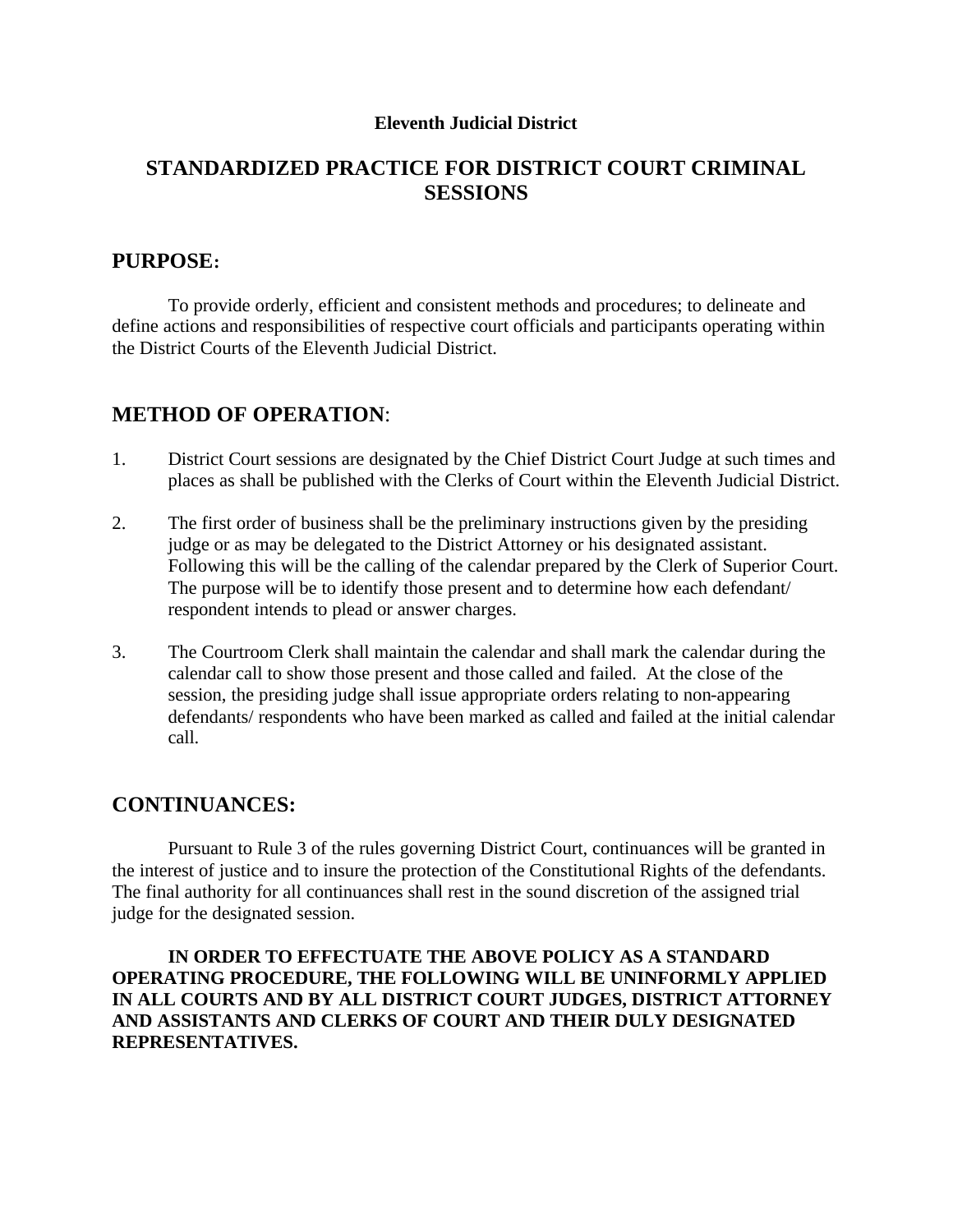- 1. The District Attorney may consent to continuances prior to the court sessions. The District Attorney shall so inform the court and the clerk during the initial call of the calendar and provide the clerk with the new court dates.
- 2. The District Attorney may consent to continuances during the session (at calendar call or during the business day) provided the defendant/ respondent is present in court and was not called and failed to initial calendar call. The District Attorney shall inform the court and clerk of the new court date(s).
- 3. All other motions for continuances shall be made in open court before the presiding judge.
- 4. The courtroom clerk shall note on each "shuck" beside the current court date, for whom the continuance was granted, i.e., State or defendant.
- 5. Upon completion of the calendar call, the presiding judge shall insofar as be practical, dispose of those cases wherein defendants/ respondents have indicated an intention to plead guilty/ responsible. The presiding judge shall then review all known affidavits of indigence to assure early and timely appointments of counsel to those qualifying.
- 6. The remaining business of the court will be conducted in such a manner as to promote an efficient disposition of cases and matters and remains in the discretion of the trial judge.

Entered the  $29<sup>th</sup>$  day of August 1989.

Date: July 1, 1996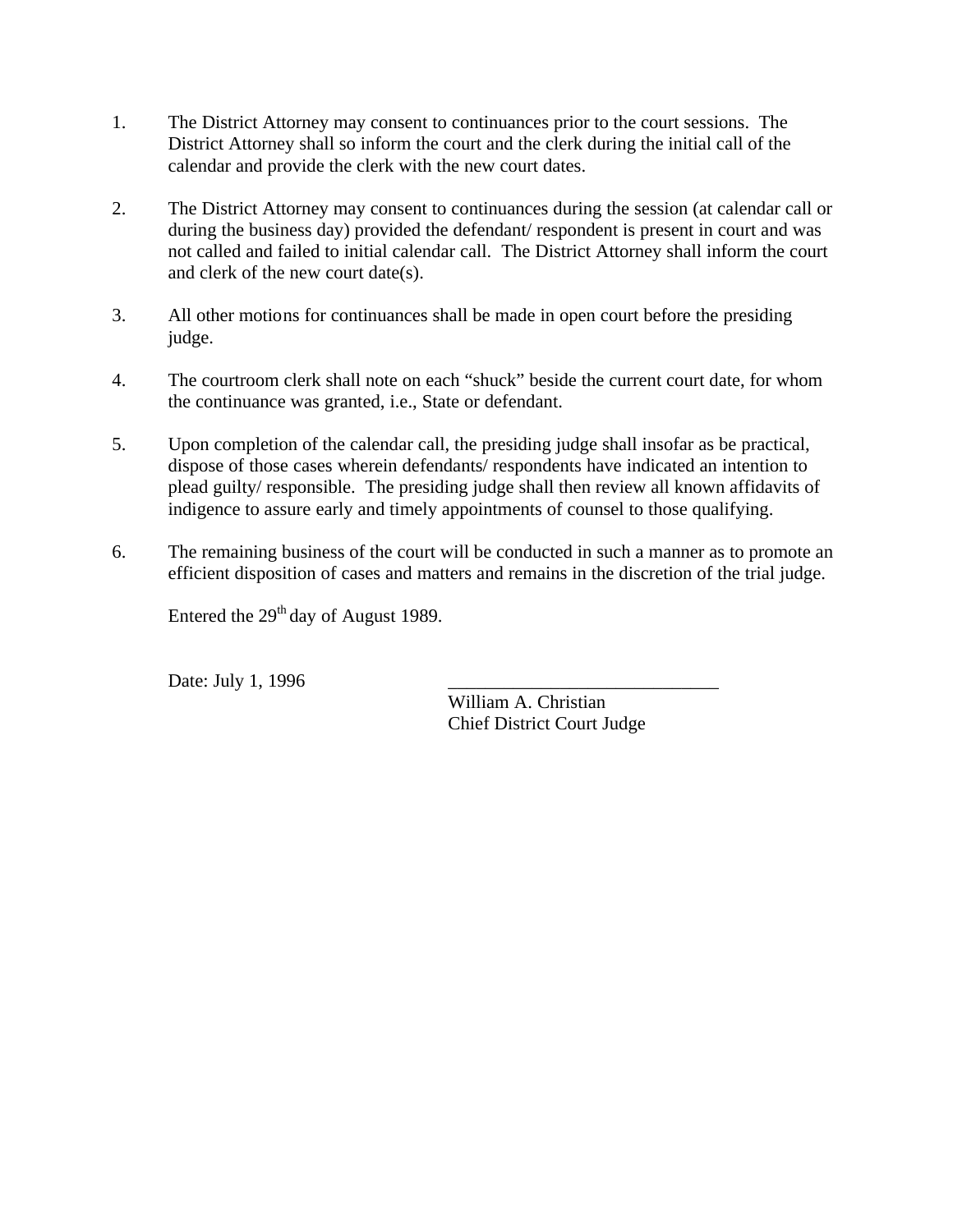#### **ELEVENTH JUDICIAL DISTRICT**

# **ORDER FOR NON-APPEARING DEFENDANTS/ RESPONDENTS AND NON- COMPLYING DEFENDANTS/ RESPONDENTS AND NON-COMPLYING DEFENDANTS/ RESPONDENTS AT CRIMINAL SESSIONS**

#### **PURPOSE:**

To establish a uniform and consistent policy for bonds, bond forfeitures, orders for arrest and sanctions for non-appearing defendants/respondents or non-complying defendants/ respondents.

The Courtroom Clerk, at the conclusion of the business day, shall take the following action as it relates to non-appearing defendants/ respondents or non-complying defendants/ respondents:

- 1. As to all defendants who have failed to appear and whose case has not thereafter during the session been disposed of or continued and who have posted a secured bond, issue an order of forfeiture on the bond and issue an order for arrest for the defendant and double the bond required.
- 2. As to any defendant who posted an unsecured bond and failed to appear, issue an order for arrest and require a \$250.00 secured bond.
- 3. As to any defendant served with a criminal summons for a criminal offense, issue an order for arrest and require a \$250.00 secured bond.
- 4. As to any defendant issued a citation for a motor vehicle infraction who has failed to appear, the officer is directed to obtain a warrant for arrest for failure to appear.
- 5. As to any defendant issued a citation for a motor vehicle infraction who had failed to appear, statutory sanctions shall be implemented and as to any defendant issued a citation for an Alcoholic Beverage Control Act infraction, the officer is directed to obtain a criminal summons.
- 6. As to any defendant calendared for non-compliance with a criminal offense judgment, issue an order to show just cause if one had not been issued, and if the order to show cause had been issued and served and the defendant had not appeared, issue an order for arrest and require a \$250.00 bond.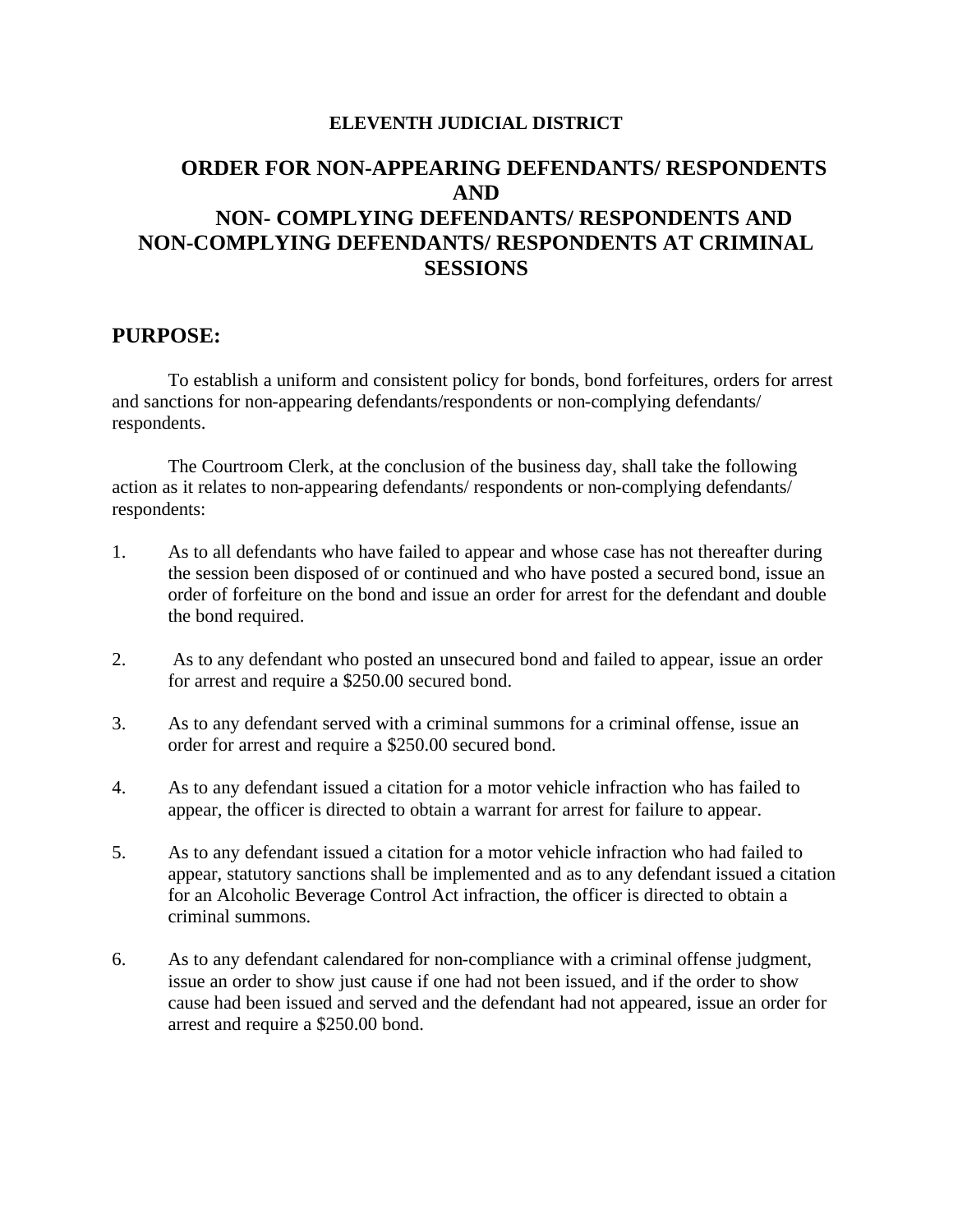- 7. As to any defendant who has been placed under a conditional show cause order for a criminal offense, and has not appeared, issue an order for arrest and require a \$250.00 secured bond.
- 8. As to any defendant who fails to appear pursuant to service of a criminal summons upon him for an infraction offense, issue an order to show cause.
- 9. As to any defendant who fails to pay fine and costs as ordered in an infraction case at the time ordered by the Court, the Clerk shall issue an order to show cause.

Nothing included within this blanket order precludes the assigned trial judge from issuing orders in his discretion relating to the cases or matters subject to his jurisdiction.

The foregoing blanket order shall apply as a Local Rule of the District Court as to Emergency Judges and Judges from outside the Eleventh Judicial District.

Entered the  $31<sup>st</sup>$  day of August, 1989.

Date: July 1, 1996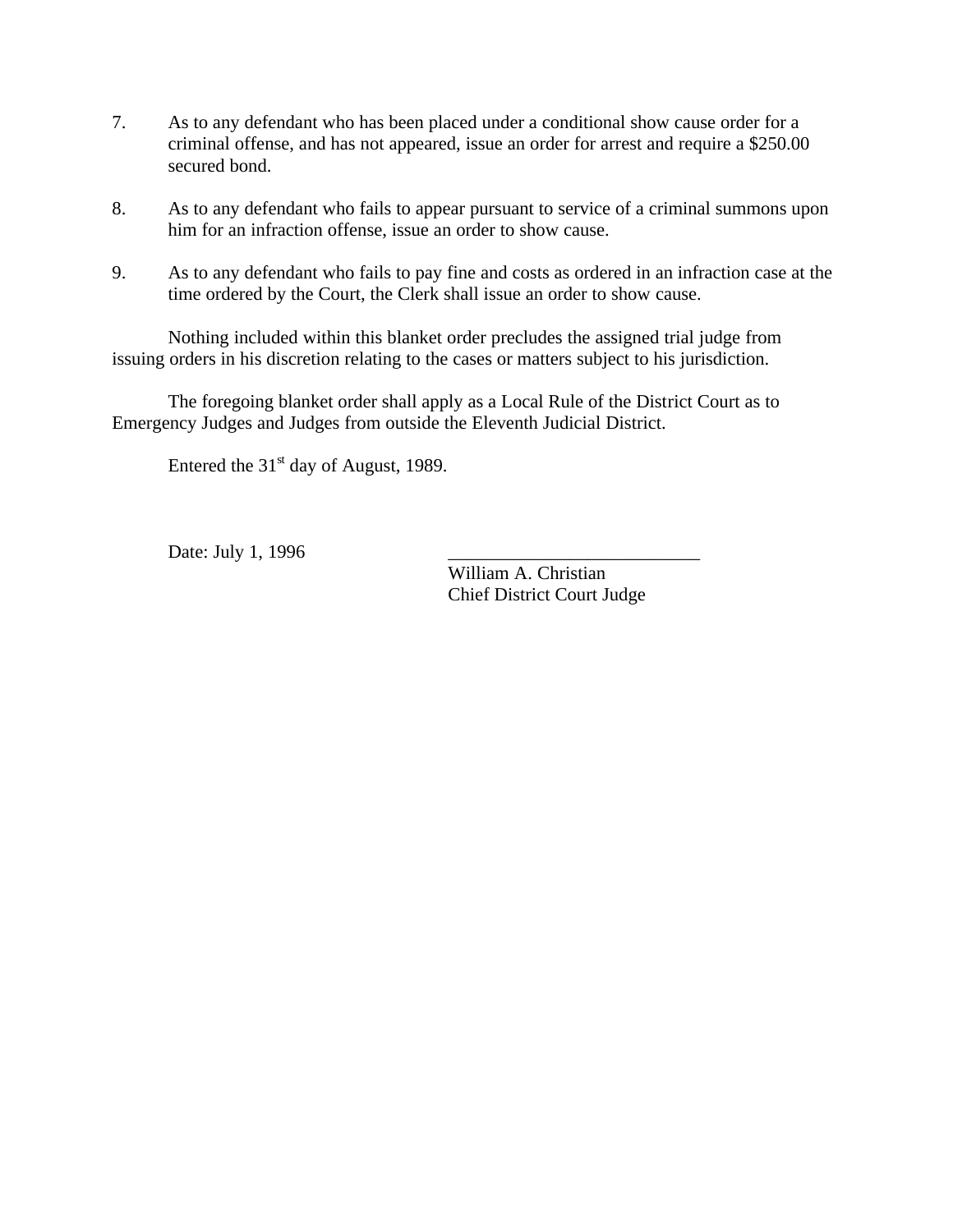#### **ADMINISTRATIVE ORDER CALENDARING PROBABLE CAUSE HEARINGS**

These procedures are to be followed in the management and calendaring of probable cause hearings in the District Courts of the Eleventh Judicial District. These procedures are put in place to insure that incarcerated defendants are accorded timely probable cause hearings and to permit, but not compel, hearings for defendants released under pretrial release procedures.

- I. At the initial appearances, the presiding judge shall determine if the defendant is incarcerated. If so, the judge will set the probable cause hearing date within fifteen (15) working days. If the defendant should make pretrial release prior to the probable cause date, but after the initial appearance date, the defendant shall be bonded to the probable cause date set at the initial appearance. On this hearing date, the defendants who met pretrial release prior to or at the initial appearance.
- II. If the defendant is not incarcerated or is meeting conditions of pretrial release at the initial appearance, the following rules apply:
	- A. The defendant will be afforded a probable cause hearing provided a written motion is filed on his/her behalf within the time limits described herein. If no such motion is filed, the defendant will have no further requirements for District Court appearance for this felony matter. The defendant's next court appearance will be for a session of Superior Court, the date to be determined at the initial appearance and given to the defendant.
	- B. The next Superior Court session to which the defendant will be bonded will be the next Superior Court session, with a grand jury assigned, that is more than thirty (30) calendar days from the date of the defendant's initial appearance. During this 30 day period, the defendant may file his/her written motion for a probable cause hearing with the court and the district attorney shall then determine an appropriate probable cause hearing date within fifteen (15) working days of the filing of the motion and set the case on the trial calendar

After the expiration of the 30 calendar days, no motion for hearings may be filed except with the consent of the District Attorney.

- III. Method of filing motions for hearings, calendaring hearings and rulings on contested issues relevant to probable cause hearings:
	- A. The defendant will file his/her motion with the Clerk of Superior Court and serve a copy on the District Attorney or Assistant District Attorney. If the District Attorney does not determine a date for hearing on the date the motion is filed, the Clerk shall place the motion on for hearing on the next District Court Session and the judge presiding shall, after consultation with the defendants and District Attorney, set the hearing date within fifteen (15) working days. If the District Attorney sets the case, without court intervention, he will file with the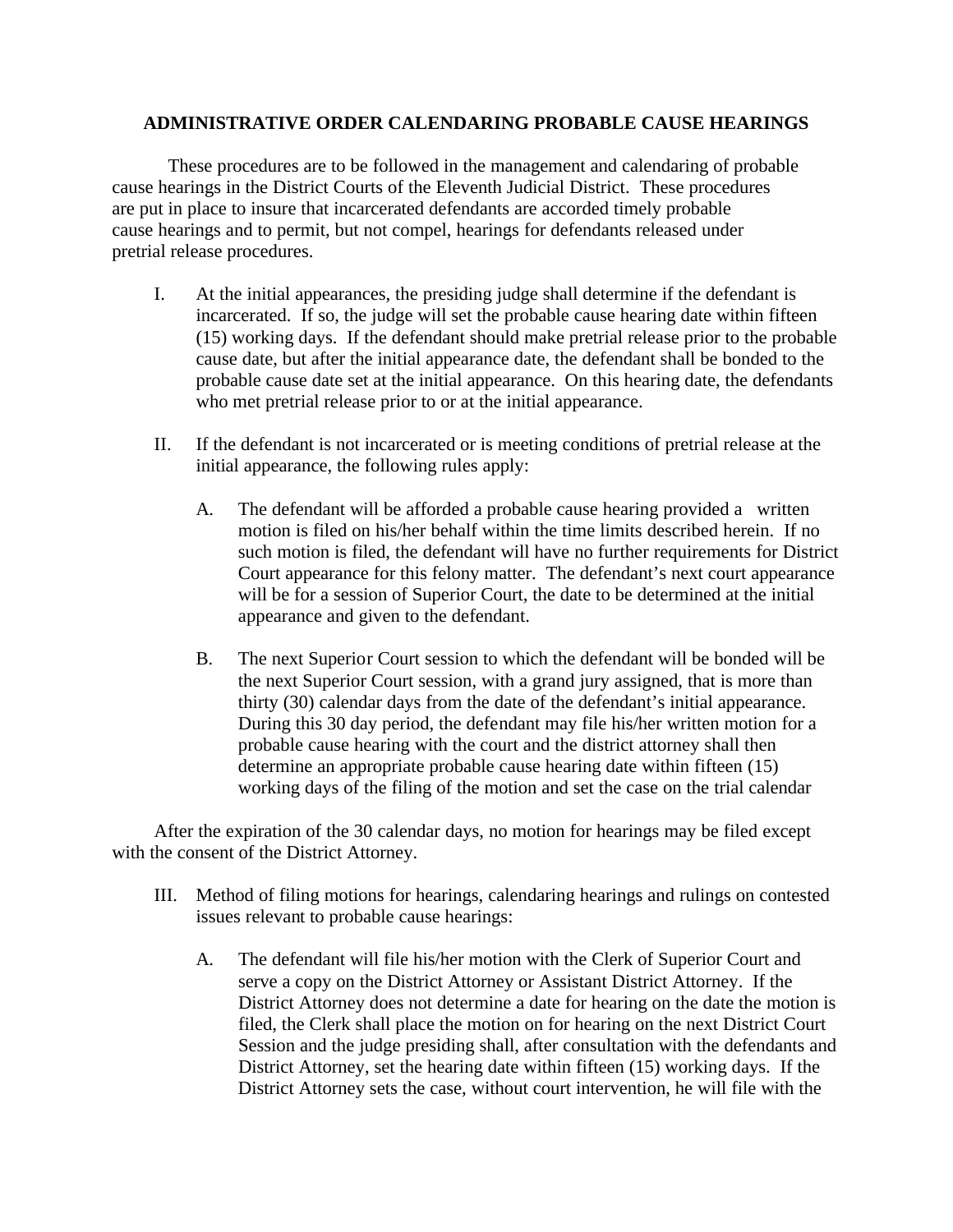Clerk of Court, a written notice of hearing, stating the defendant's name, address, case file number and the date of hearing. The Clerk of Court will use this notice to manage the subsequent calendaring and will file the notice in the court record. The District Attorney will serve upon or mail to the defendant a copy of this notice setting the court date.

- B. Continuances: After probable cause hearing has been set, continuances may be granted by the judge presiding for good cause shown upon proper motion made either by the State or the defendant.
- IV. Dispositions and District Court proceedings prior to indictment: The District Court retains jurisdiction of these matters until dismissal, indictment or until the case has been bound over to the Superior Court Division following a probable cause hearing. During this interim period, the district court may act upon the following matters:
	- A. Bonds: Upon appropriate motion made, either by the State or the defendant, the judge may modify bonds or other items of pretrial release as deemed appropriate in fact or law.
	- B. Negotiated pleas to allow disposition of the case in the District Court Division: Cases pending action by the grand jury may be set upon a criminal district court session and disposed of by the presiding if reduced or charged upon appropriate form to a misdemeanor grade.
	- C. The defendant, at any stage prior to indictment, may sign a waiver of probable cause.
	- D. The District Court retains all other powers in criminal actions as set forth in statute and common law except for the matters specifically addressed or modified herein.

Signed March, 1993. EFFECTIVE April 5, 1993.

Date: July 1, 1996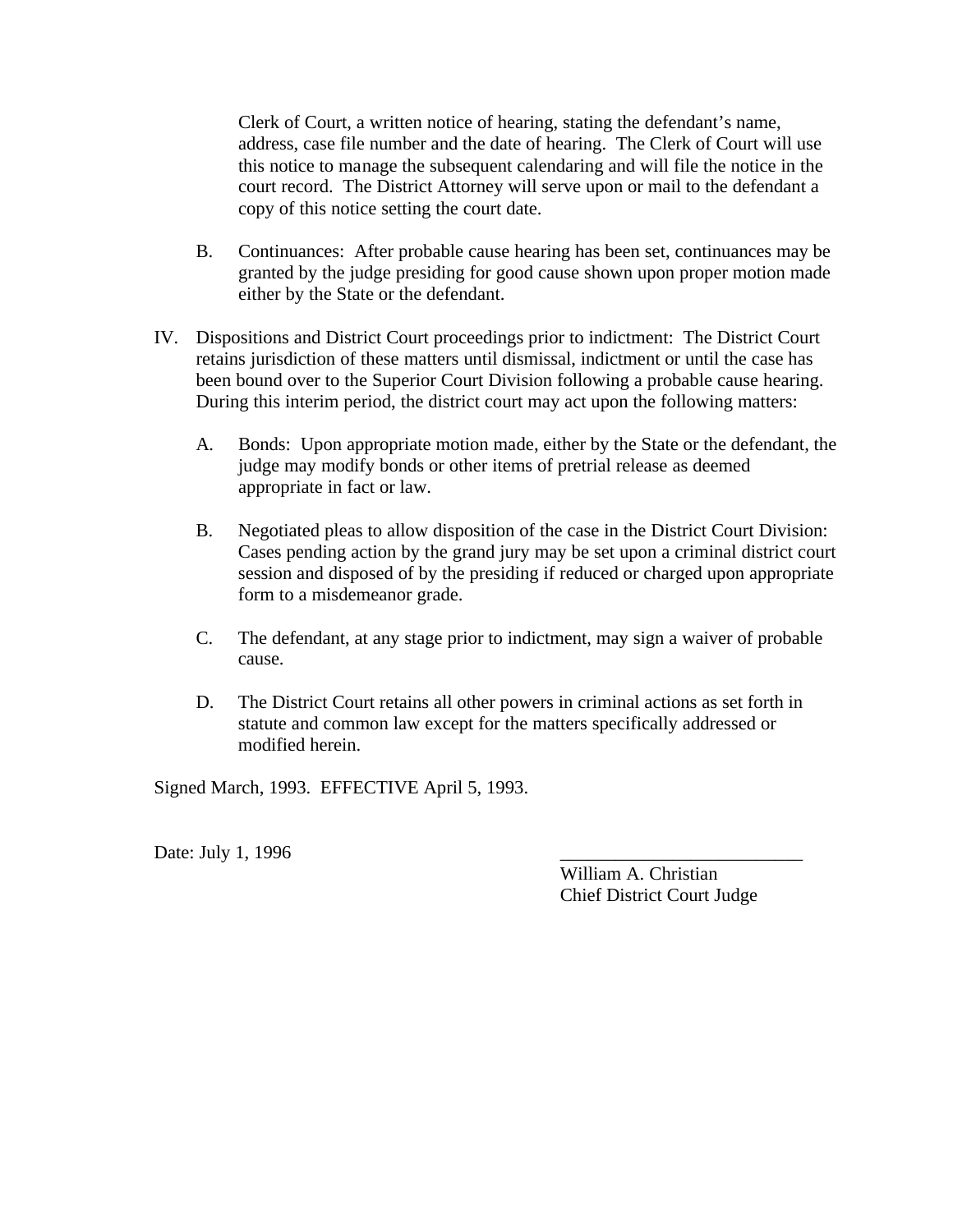# **CASE MANAGEMENT RULES FOR CALENDARING AND DIPOSING OF CIVIL CASES IN DISTRICT COURT**

The Clerk of Superior Court shall designate a Civil Calendar Clerk who shall:

- 1. Receive and process requests for trials, hearings, motions, continuances and objections thereto.
- 2. Prepare, publish and distribute the term calendar in accordance with these rules not later than four (4) weeks prior to the first day of the court session.
- 3. Receive and process notices of settlement, voluntary dismissals, and orders of the court.
- 4. Communicate with attorneys, parties without attorneys, and judges regarding calendar matters, continuances, and disposition of cases.
- 5. Prepare, publish and provide a Supplemental Calendar to the presiding judge, appropriate court officials and the Chief District Court Judge.

# **CALENDARING OF GENERAL CIVIL CASES**

#### A. **Calendaring by the Chief District Court Judge**.

All cases shall be placed on the active trial calendar for the first term of court that occurs six (6) months after the date of the filing of the complaint (unless a contrary order has been entered by a Court of competent jurisdiction). This shall be done by designated Calendar Clerk without the necessity of a calendar request having been filed by the parties.

#### B. **Calendaring by Attorneys or Parties not Represented by Counsel**

1. Calendar requests for trials, motions and hearings shall be in writing and delivered to the designated Civil Calendar Clerk and a copy thereof delivered to opposing counsel or party without counsel not later than five (5) weeks before the first day of court, except District Court Domestic cases in which no jury trial has been requested.

2. Non-jury cases may be added to the Supplement Calendar **BY CONSENT OF ALL THE PARTIES.**

3. Motions may be added to the Supplemental Calendar **BY CONSENT, WAIVER OR UPON STATUTORY NOTICE ONLY.** 

4. Nothing in the application of these rules shall prevent or limit the ability, for good cause shown, the setting of general civil cases by the Chief District Court Judge in accordance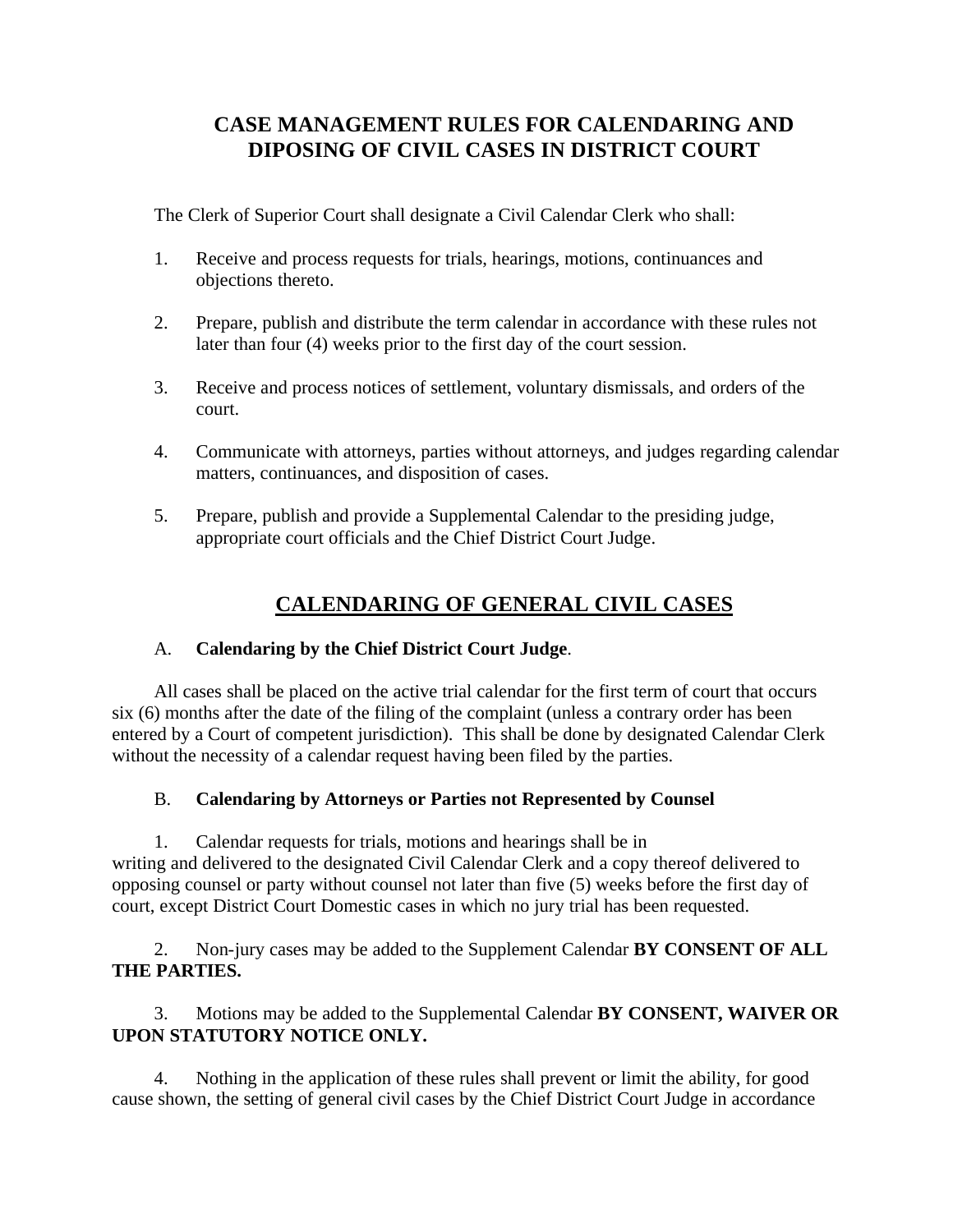with his supervisory authority of civil calendar preparation or in the establishment of peremptory settings as contemplated in Rule 2(f) of the General Rules of Practice for the Superior and District Courts, effective January 15, 1993.

#### C. **Calendaring Perfected Magistrate Small Claim Appeals**

1. Properly perfected appeals in accordance with N.C.G.S. 7A-228 shall be calendared by the designated Calendar Clerk on a regular court calendar and shall comply with the rules for publication and distribution in the duties prescribed for by the Civil Calendar Clerk.

2. This matter may be calendared on a Supplemental Calendar **IF ALL PARTIES TO THE PROCEEDING CONSENT, IN WRITING, AND AGREE TO WAIVE NOTICE REQUIREMENTS AND CERTIFY THAT THE MATTER IS READY FOR TRIAL ON ALL ISSUES.**

## D. **Calendaring of Domestic Cases Including Equitable Distribution**

See "Domestic Court Rules" and "Equitable Distribution Rules."

# **MOTIONS FOR CONTINUANCES AND MATTERD FOR THE COURT**

Motions for continuances shall be made to the judge assigned to the particular Civil District Court in which the case is scheduled for hearing. These continuances shall be granted, for good cause shown, in the sound discretion of the judge presiding. If at all practical and time permitted, these motions shall be made in writing and any orders entered presented to the judge for appropriate signature and filing.

If a case is continued during a session, an Order of Continuance MUST BE FILED indicating for whom the continuance was granted and why.

# **COMPLETION OF DISCOVER**

All discovery must be completed NO LATER THAN 120 days from the date of filing of the Complaint.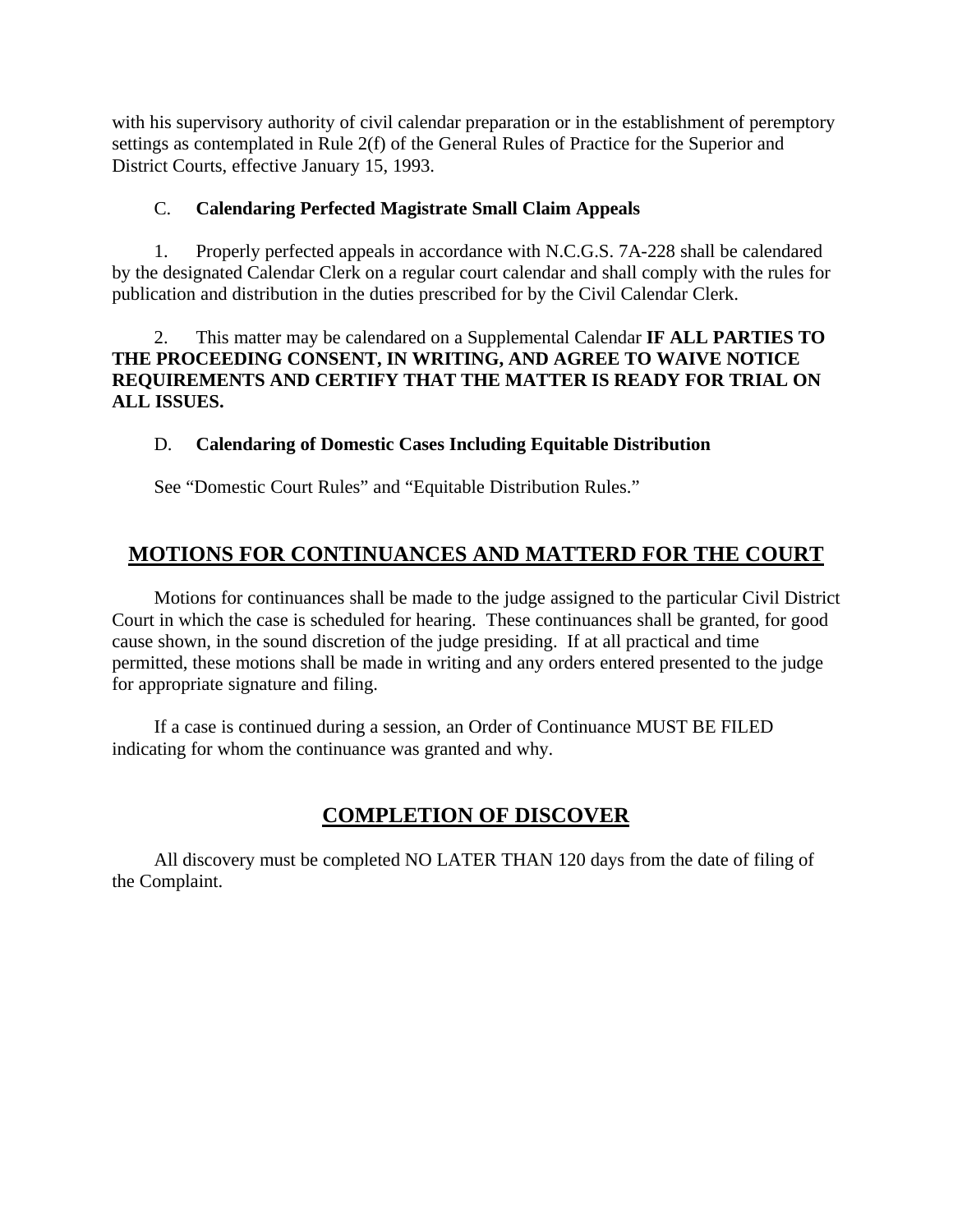## **AUTHORITY AND EFFECTIVE DATE**

This plan is adopted pursuant to the authority granted under Article 5A, Section 7A-34, N.C.G.S., and adopted through the General Rules of Practice for the Superior and District Courts, Subsection 2, Calendaring of Civil Cases, with amendments through January 15, 1993.

These rules supersede any previous publications and become effective July 1, 1994.

Date: July 1, 1996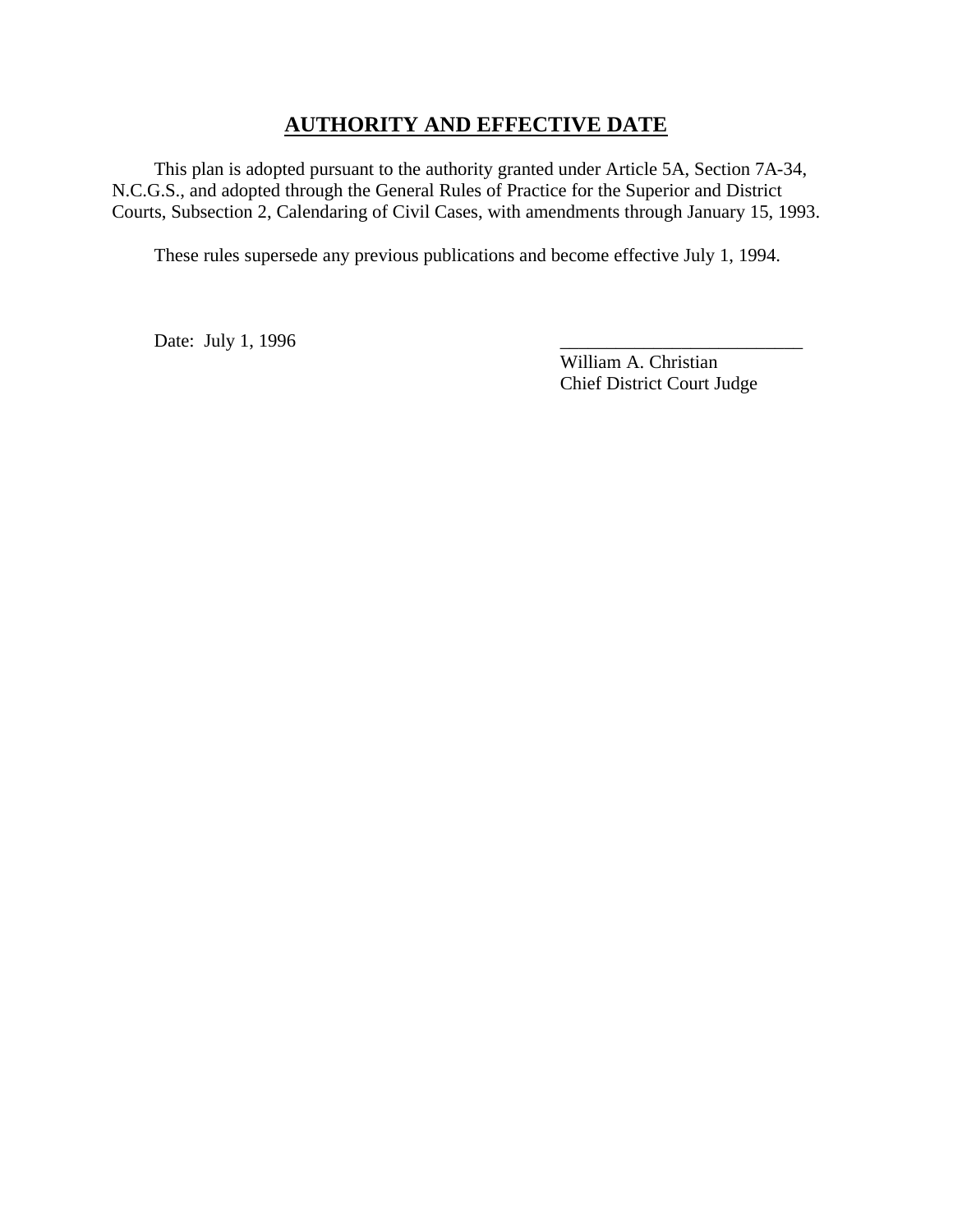## **DOMESTIC COURT RULES**

## **Rule 1. CALENDARING OF DOMESTIC CASES**

#### **Rule 1.1 NOTICE.**

The party requesting a hearing must give notice of the hearing date and time to the opposing party in accordance with the Rules of Civil Procedure. If the opposing party is represented by counsel, the party requesting the hearing must attempt to notify opposing counsel of the proposed hearing date prior to calendaring the case in order to avoid scheduling conflicts. All notices of hearings shall include a statement that "all parties must comply with the Rules of Domestic Court, a copy of which may be obtained from the office of the Clerk of Superior Court in the in which the action is pending."

## **Rule 1.2 CALENDAR REQUESTS.**

Subject to the discretion of the presiding judge, domestic cases will be heard in the following order:

- (1) uncontested matters including absolute divorce;
- (2) cases requiring a hearing within a specified time pursuant to statute or court order (i.e., Chapter 50B orders, temporary custody orders, restraining orders, etc.);
- (3) child support arrearages;
- (4) initial custody matters in which there is a need for a prompt hearing;
- (5) cases which are not reached at a prior session because of a crowded docket;
- (6) cases set at the request of counsel (these cases shall be calendared by number beginning with the oldest cases first and shall be called at the discretion of the judge); and
- (7) pretrial conferences.

Nothing herein shall be construed to deprive the presiding judge of his discretion to call any matter at any time or cases in any particular order. If a case is continued by the consent of the parties, the party requesting a hearing must file another calendar request with the domestic court clerk. At the conclusion of each session, the presiding judge shall sign an order (DR Form F) providing that cases which were not reached because of a crowded docket and the parties and their witnesses were present in court shall be given priority at the following session. This order shall be tendered to the court by the party requesting the priority setting.

## **Rule 1.4 ADMINISTRATIVE CALENDAR.**

The Clerk of Superior Court shall periodically review the statistical report furnished by AOC of domestic relations cases pending for more than one (1) year. Such cases shall be placed on a calendar called on a date set by the Chief District Court Judge.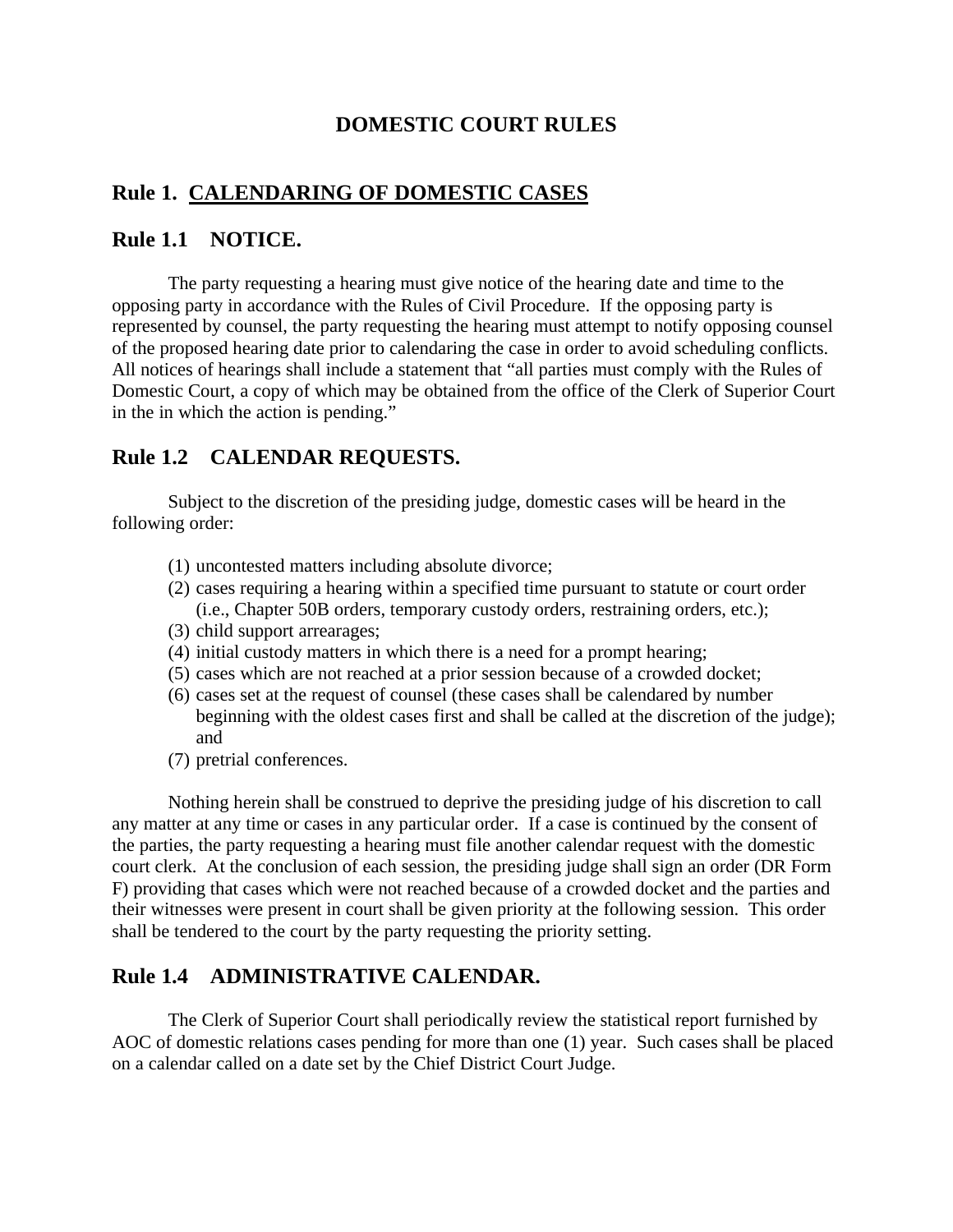#### **Rule 1.5 SPECIAL SETTINGS.**

If a case is estimated to take more than five (5) hours to try, the party requesting a hearing may request a special setting from the Chief District Court Judge. Prior to requesting a special setting, counsel for the parties will attempt to settle the case and will inform the Chief District Court Judge of their attempt to settle the case, but that settlement is not forthcoming. Prior to requesting a special setting, counsel for the parties will conduct a discovery conference and execute a stipulation in accordance with Rule 6.1 herein. When requesting a special setting, counsel for the parties must provide alternative dated for the Chief District Court Judge in order to avoid scheduling conflicts. If the case is settled prior to the assigned court date, a Memorandum of Order or Consent Order is not executed, the case will be called for trial. If a special setting is requested before a particular judge, a copy of an order retaining jurisdiction must be provided to the Chief District Court Judge along with a filed Motion requesting a special setting.

#### **Rule 2. SETTLEMENTS**

#### **Rule 2.1 MEMORANDUM OF ORDER.**

Counsel for all parties shall promptly notify the domestic court clerk of a settlement of any calendared case and shall file either a proposed judgment or memorandum of order prior to the date the case is calendared for trial. The terms of the settlement shall be set forth in the Memorandum of Order attached hereto as DR Form B.

#### **Rule 2.2 SUPPORT PROVISIONS.**

The memorandum of order shall clearly set forth the date on which child support and alimony payments are to begin and whether the payments are to be paid into the Clerk of Court.

## **Rule 2.3 JUDICIAL INQUIRY.**

The presiding judge shall read the terms of the memorandum of order in open court and shall inquire of both parties whether or not they understand the provisions of the settlement and whether the settlement is freely and voluntarily consented to by both parties.

## **Rule 3. FINANCIAL AFFIDAVITS**

#### **Rule 3.1 FORM.**

In all domestic actions involving child support or alimony, both partied shall file a Financial Affidavit using the form attached hereto as DR Form C or DR Form C1.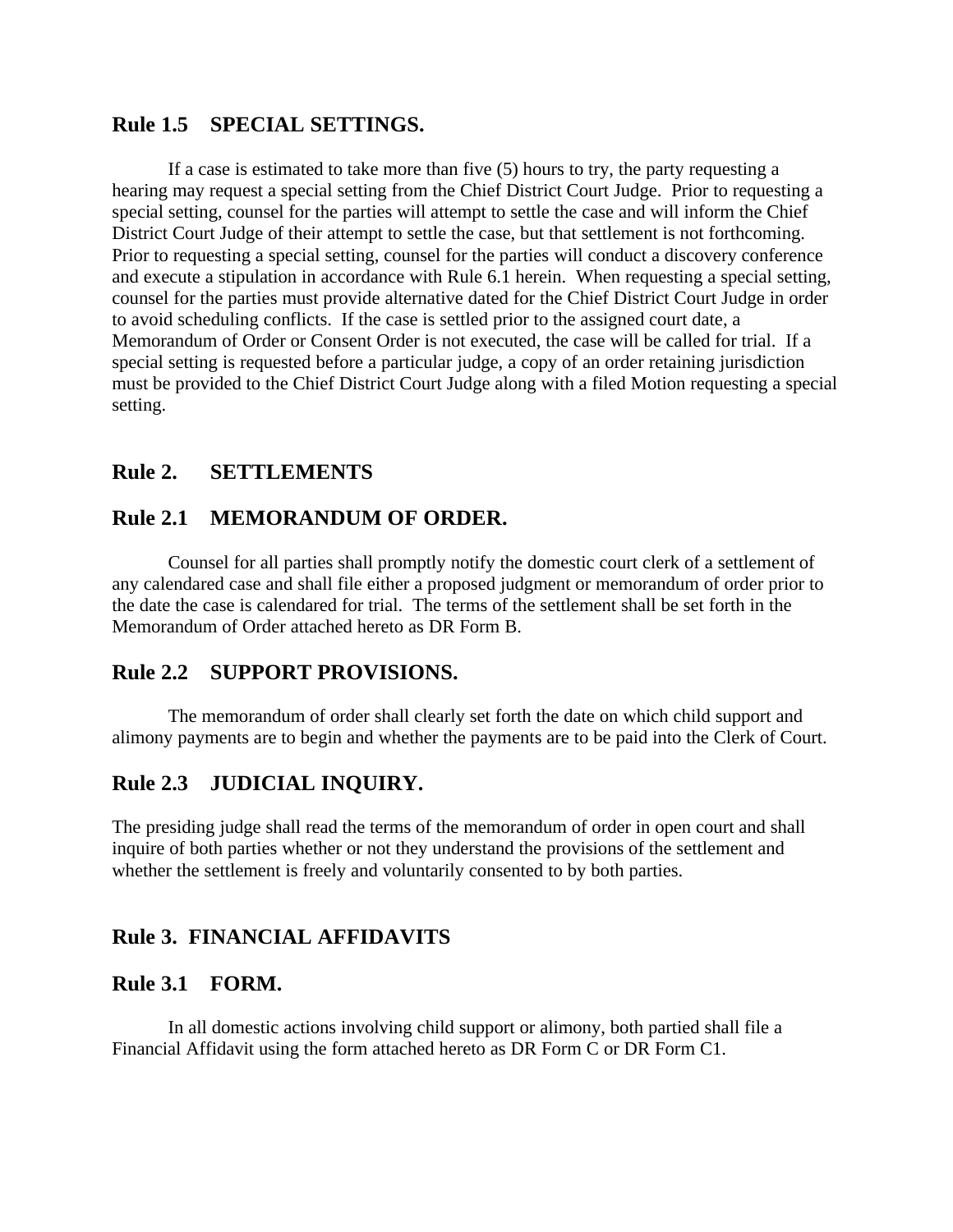# **Rule 3.2 PARTY SEEKING SUPPORT/ COMPLAINT OR MOTION.**

**CHILD SUPPORT** - The party seeking child support in an original complaint or motion in the cause, shall file a short form financial affidavit (DR Form C1) setting forth the information required by the current Child Support Guidelines. The short form affidavit shall be filed with the complaint or motion, or within ten days thereafter and served upon the opposing party. In any event, the short form financial affidavit must be filed and served no less than five (5) days preceding the first day that a hearing is scheduled in the case. If a party seeking child support wants to deviate from the current child support guidelines, he or she must file a complete financial affidavit (DR Form C) and serve it upon the opposing party. The complete affidavit shall be filed with the complaint or motion, within ten (10) days thereafter. In any event, the complete financial affidavit must be filed and served no less than five (5) days preceding the hearing.

**ALIMONY** - The party seeking alimony in an original complaint or motion in the cause, shall file his or her financial affidavit and serve it upon the opposing party. The affidavit shall be filed with the complaint or motion, within ten (10) days thereafter. In any event, the financial affidavit must be filed and served no less than five (5) days preceding the first day that a hearing is scheduled in the case.

# **Rule 3.3 PARTY SEEKING SUPPORT/RESPONSIVE PLEADING**

**CHILD SUPPORT** - The party seeking child support in a responsive pleading, shall file a short form financial affidavit (DR Form C1) with a responsive pleading, or within five (5) days preceding the hearing, whichever comes first. The short form financial affidavit must be served upon the opposing party. If a party seeking child support wants to deviate from the current child support guidelines, he or she must file a completed financial affidavit (DR Form C) and serve it upon the opposing party. The completed affidavit shall be filed with the responsive pleading, or within ten (10) days thereafter. IN any event, the completed financial affidavit must be filed and served no less than five (5) days preceding the hearing.

**ALIMONY** - The party seeking alimony in a responsive pleading, shall file the financial affidavit with the responsive pleading, or five (5) days preceding the hearing, whichever comes first. The financial affidavit must be served upon the opposing party.

# **Rule 3.4 REQUIREMENTS ARE MANDATORY.**

The party seeking child support or alimony cannot calendar a support matter hearing, except in the case of emergency orders entered under N.C.G.S. 50B, unless he or she has complied with the requirements concerning the filing of financial affidavits. In the event the moving party fails to comply with these requirements, the responding party shall be entitled to a continuance of the hearing, and such other relief as the court deems proper, including costs and attorney fees.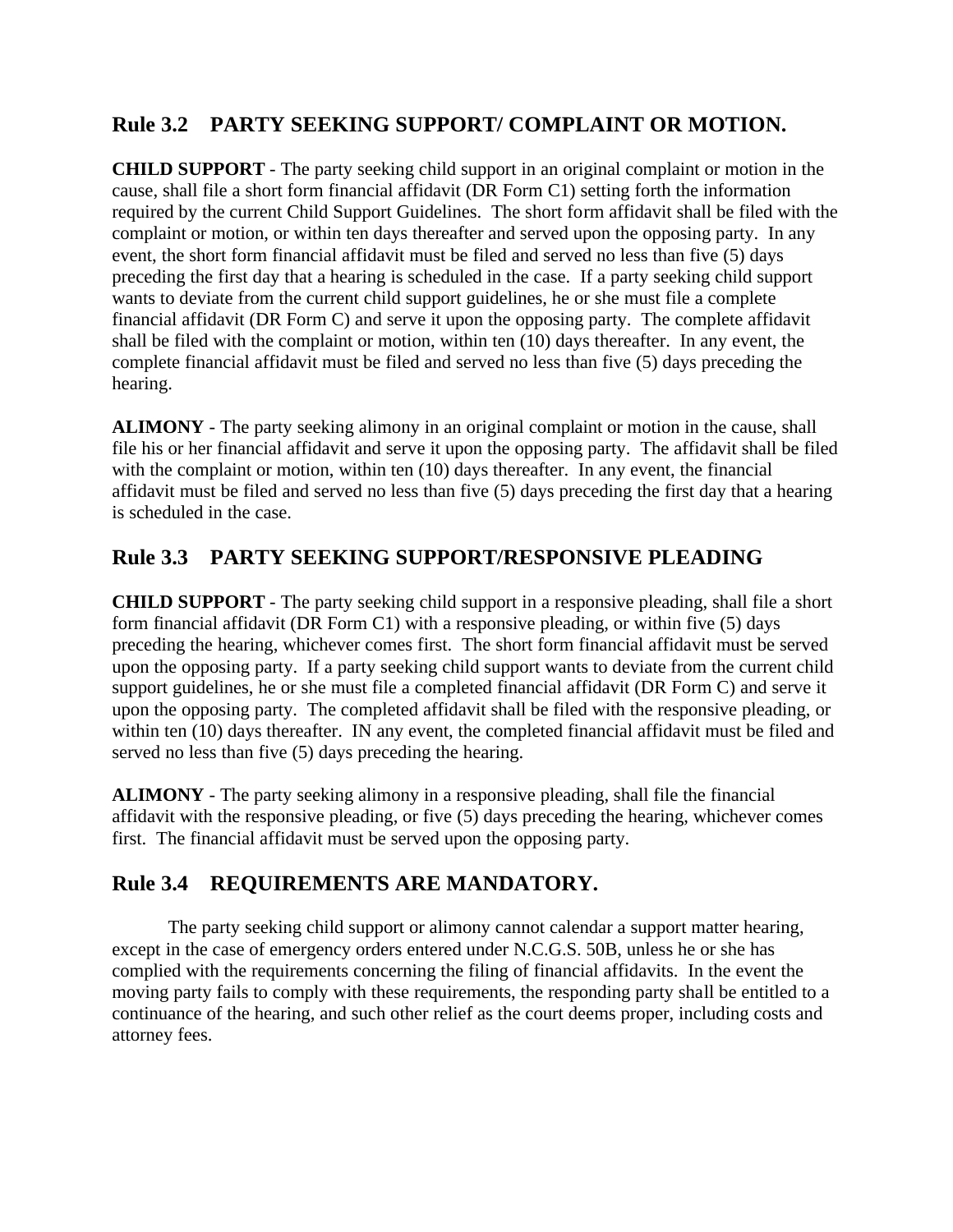## **Rule 3.5 PARTY FROM WHOM SUPPORT IS SOUGHT.**

The party from whom support is sought shall file and serve on the opposing party the short form financial affidavit with his or her responsive pleading or the completed financial affidavit if deviation from child support is requested or if alimony is requested, no less than five (5) days preceding the hearing, whichever comes first. In the event this party fails to comply with this requirement, the party seeking support shall be entitled to a continuance, costs, attorney fees and such other relief as the court deems proper.

## **Rule 3.6 BOTH PARTIES SEEKING SUPPORT.**

In the event both parties are seeking child support or alimony, each party shall file a financial affidavit in accordance with these rules.

## **Rules 3.7 PURPOSE OF RULE.**

It is the intent of these rules that each party file a financial affidavit in order to provide information for frank discussion of settlement, to allow preparation for trial and to reduce the time necessary for trial.

## **Rule 3.8 DUTY TO SUPPLEMENT.**

All financial information contained in the financial affidavit shall be treated as a continuing discovery, pursuant to Rule 26 of the Rules of Civil Procedure. All parties are required pursuant to Rule 26 to promptly supplement their responses if circumstances change affecting the information provided in the financial affidavit. When practical, the affidavit shall be supplemented prior to trial.

# **Rule 4. PREPARATION OF ORDER**

## **Rule 4.1 ORDER SUBMITTED TO OPPOSING COUNSEL BEFORE JUDICIAL REVIEW.**

Whether a case is resolved by consent or hearing, counsel for one of the parties may be designated to prepare any necessary orders. Proposed orders shall be submitted to opposing counsel for review prior to presenting the order to the judge. Such order shall be submitted for judicial review within ten (10) working days from the date of decision.

## **Rule 4.2 JUDICIAL REVIEW WHEN PARTIES CNNOT AGREE.**

If the parties disagree about the contents of the order, counsel for all parties shall meet with the presiding judge to determine the final content of the order before the order is actually entered. If the presiding judge has not heard from the opposing party within five (5) days from receiving the proposed order, it may be entered.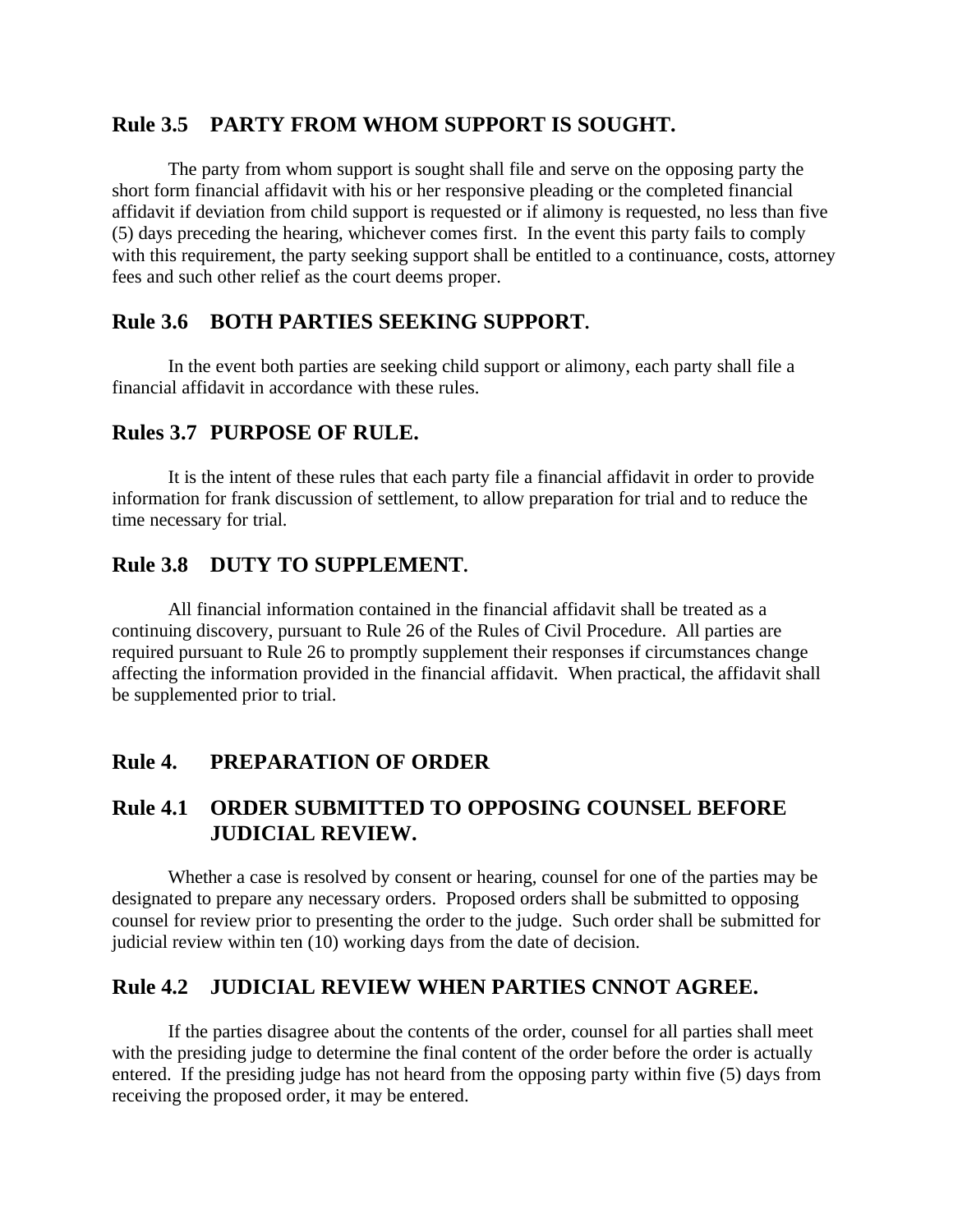#### **Rule 4.3 DATA SHEET.**

DR Form D attached hereto shall be filed with every financial affidavit, order or memorandum of order requiring the payment of child support or alimony.

## **Rule 4.4 CHILD SUPPORT GUIDELINE WORKSHEET.**

The appropriate Child Support Guideline Worksheet shall be attached to every order or consent order in all child support cases.

#### **Rule 5. GENERAL SANCTIONS.**

#### **Rule 5.1 ATTORNEY FEES, COSTS AND OTHER SANCTIONS.**

Failure to comply with these rules shall entitle the complying party to request payment of reasonable attorney fees and costs and other sanctions. If attorney fees are requested, the court shall presume that the party not in compliance with these rules shall be responsible for payment of reasonable attorney fees for time spent by counsel for the complying party caused by the failure of the opposing party to comply with these rules. Attorney fees shall be paid at the standard prevailing hourly rate of the attorney of the party in compliance.

#### **Rule 5.2 CONTINUANCES.**

In addition to any other remedies, the complying party may ask for a continuance of the hearing previously scheduled. The motion for continuance shall be granted by the court based upon the failure to comply with these rules.

#### **Rule 5.3 CONTEMPT AND OTHER REMEDIES.**

Any party not in compliance with these rules shall be subject to any sanctions or remedies available under the laws of the State of North Carolina, including contempt.

## **Rule 6. DISCOVERY CONFERENCE**

#### **Rule 6.1 STIPULATIONS.**

Prior to the call of the calendar, or in any event before the case is called for trial, both parties shall conduct a pretrial conference. The parties shall narrow and define all issues to be heard and make a good faith attempt to resolve as many issues as possible prior to the hearing. Before the case is called for trial, the parties shall execute and file a written stipulation using the form attached hereto as DR Form E, upon the written request of either party ten (10) days prior to trial.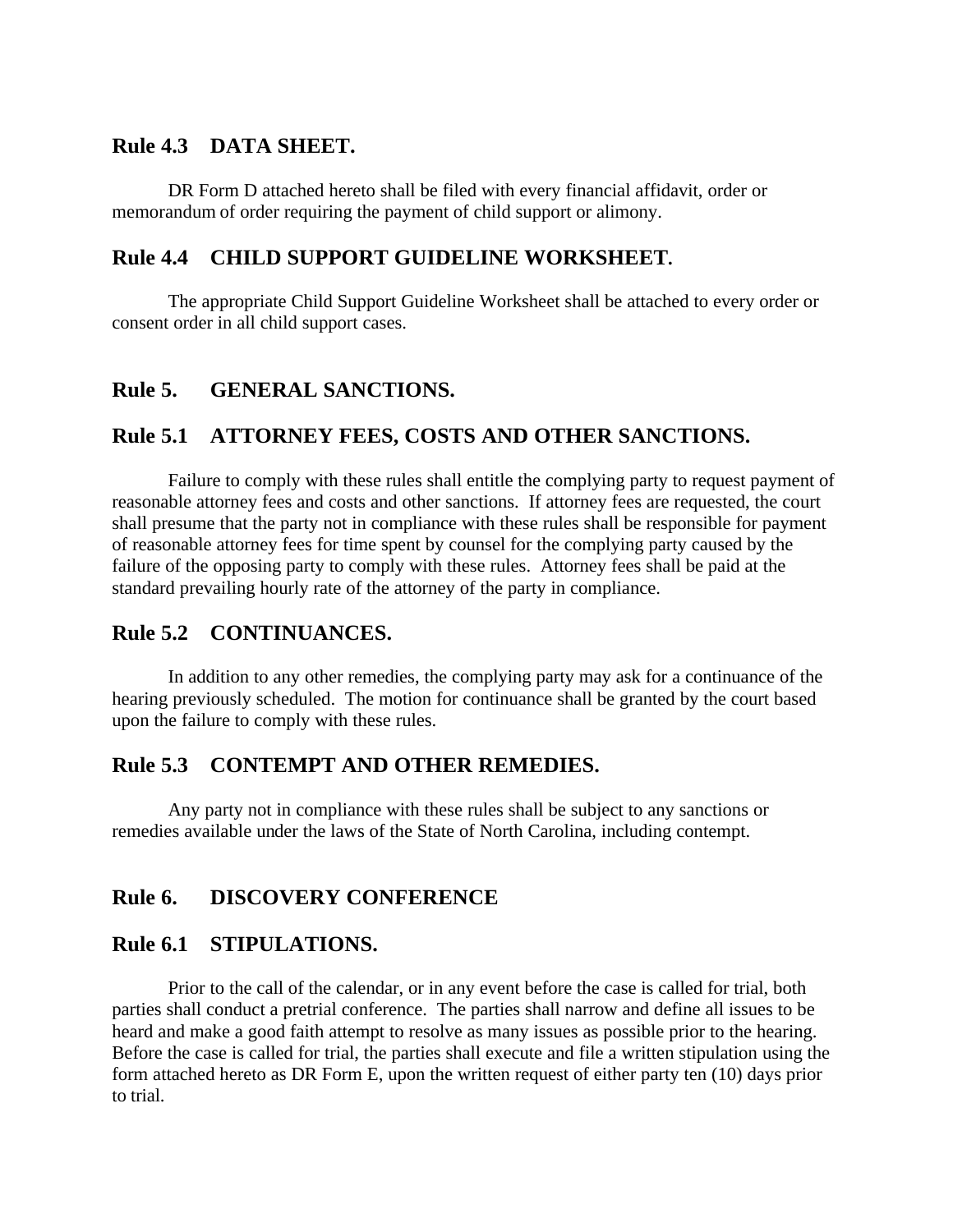#### **Rule 7. EQUITABLE DISTRIBUTION**

#### **Rule 7.1 RULES AND PROCEDURES.**

The rules and procedures governing all equitable distribution cases are attached hereto and incorporation by reference.

#### **RULE 8. CITATION OF DOMESTIC COURT RULES**

#### **Rule 8.1 FORM OF CITATION.**

These Domestic Court Rules shall be cited as DOM Rule 1, etc.

# **AUTHORITY FOR RULES**

These rules are promulgated pursuant to Rule 22 of the General Rules of Practice for the Superior and District Courts, supplemental to the Rules of Civil Procedure. These rules shall supersede all prior rules and orders of the Eleventh Judicial District.

These rules apply to pleadings and motions filed after March 1, 1992.

These rules will not apply to IV-D and URESA cases.

Dated: July 1, 1996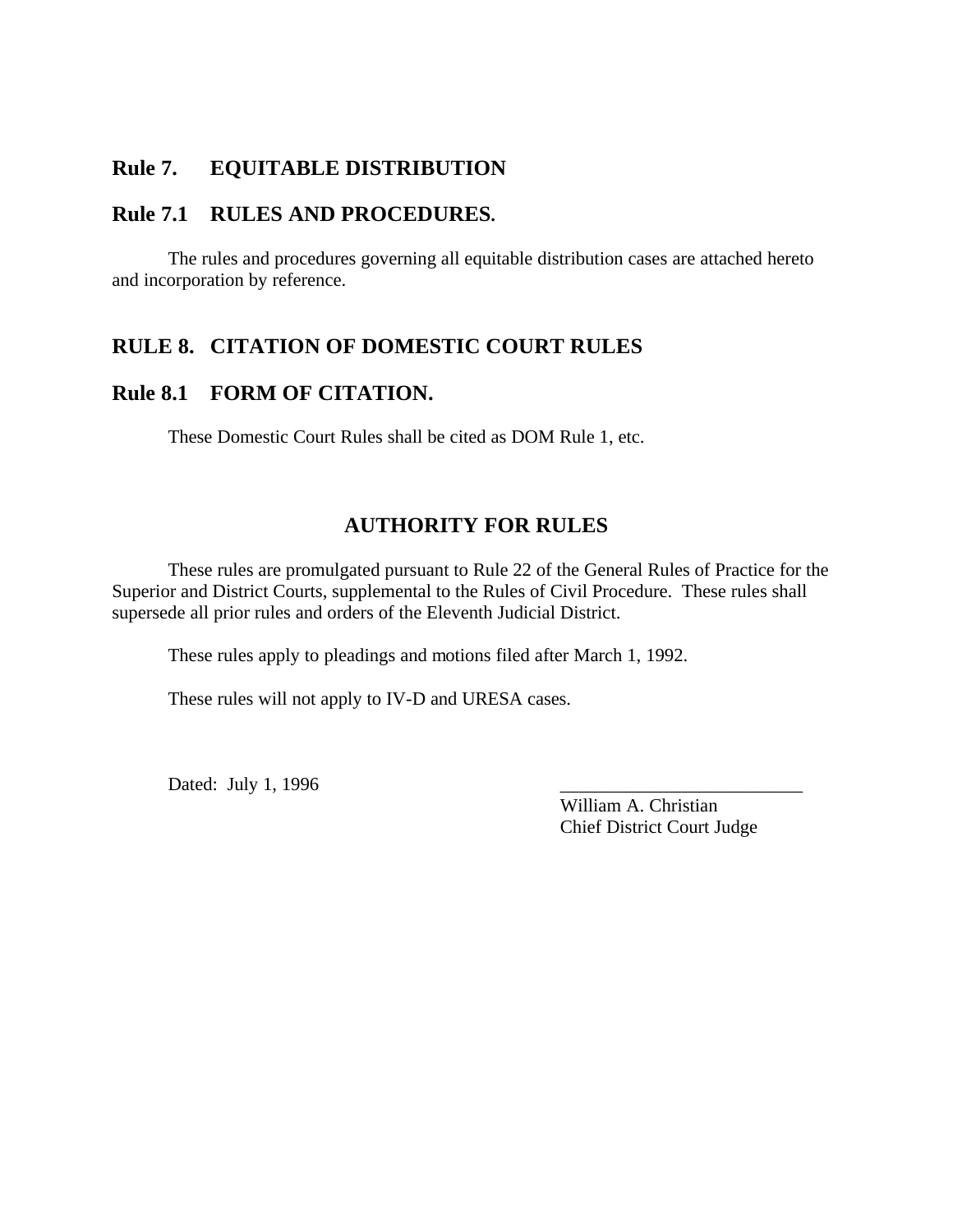# **DOMESTIC RELATIONS FORMS**

- DR Form A Domestic Relations Cover Sheet
- DR Form B Memorandum of Order (2 pages)
- DR Form C Financial Affidavit (long form)
- DR Form C-1 Financial Affidavit (short form)
- DR Form D Child Support Personal Information Sheet
- DR Form E Stipulation
- DR Form F Order Assigning Priority on the Domestic Court Calendar
- DR Form G Addendum to Child Support Order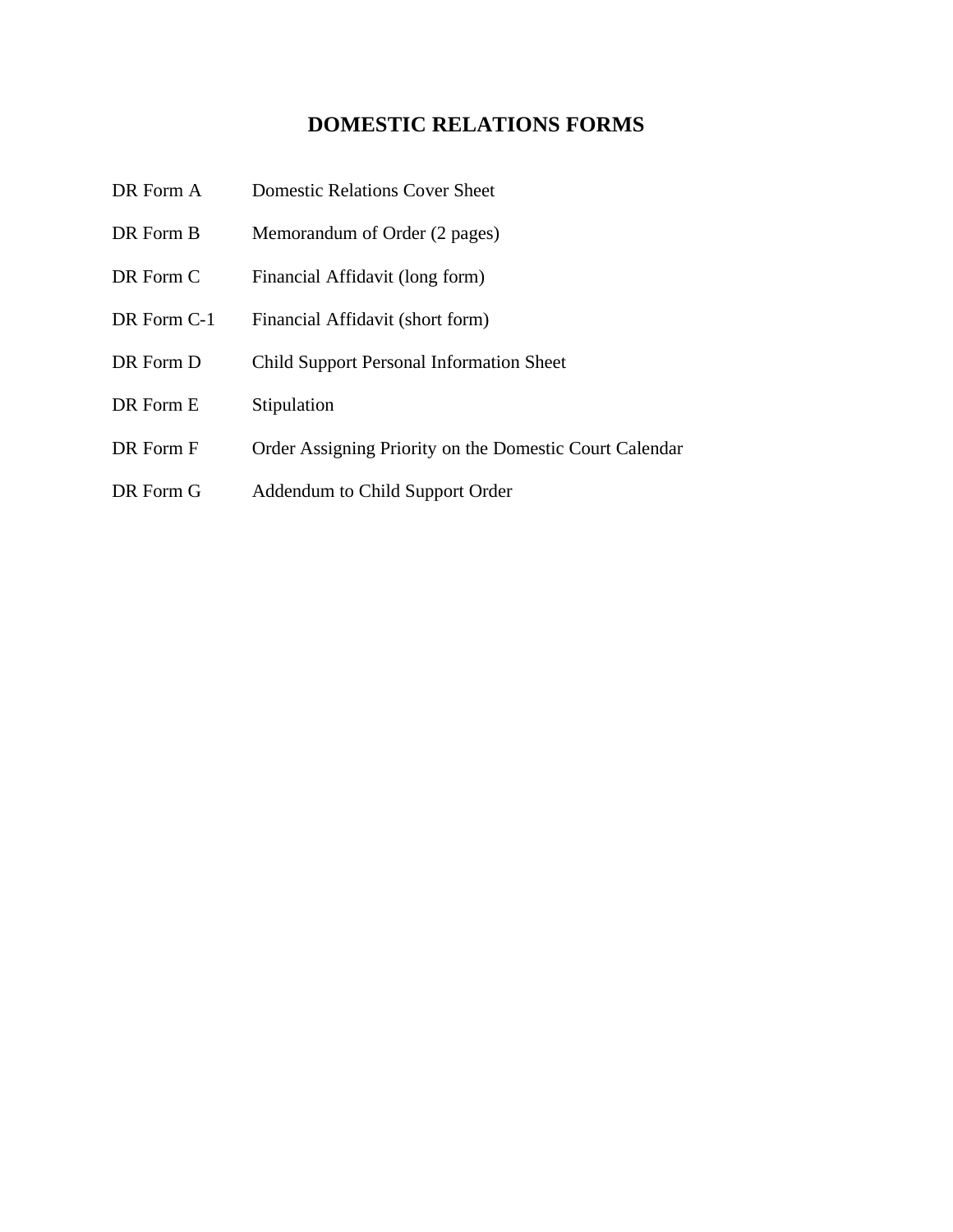# **CUSTODY AND VISITATION MEDIATION RULES AND PROCEDURES**

The following Local Rules of Court are promulgated pursuant to G.S. 50-13.1. These rules incorporate by reference the "Uniform Rules Regulating Mediation Program" and Visitation Disputes Under the North Carolina Custody and Visitation Mediation Program" as contained in CUSTODY AND VISITATION MEDIATION PROGRAM PROCEDURES MANUAL, North Carolina Administrative Office of the Courts, March 1994.

## **RULE 1 CUSTODY/ VISITATION MEDIATION**

1.1 When a party files a Complaint, Answer, Counterclaim, Motion, or other pleading in a domestic relations case, the party shall complete a Cover Sheet (DOM-1) which is to be attached to the pleading at the time of filing. The cover sheet will be used by the Custody Mediation Office (CMO) and the Clerk of Court for case tracking purposes.

1.2 Any Complaint, Answer, Counterclaim, Motion or other pleading filed in a domestic relations case which is not accompanied by a properly executed cover sheet will be subject to dismissal after giving the party a reasonable amount of time to file the cover sheet.

1.3 When a cover sheet indicates that a custody or visitation issue exists, the CMO shall set the issue(s) for mediation prior to calendaring.

- 1.4 A matter shall be set for mediation when either:
	- (a) the Custody Mediator has determined that a contested custody or visitation issue has been on file for thirty (30) days or more with no filed order resolving the issue; or
	- (b) prior to the court's intervention at thirty (30) days, the parties or their counsel have STIPULATED to an earlier orientation date by filing a Stipulation for Expedited Mediation (DOM-6).

1.5 Motions for contempt involving custody or visitation shall not be mediated unless stipulated by the parties.

1.6 The CMO shall notify the attorneys of the date, time, and place for the parties' initial mediation orientation session (DOM-2). Attached to every notice shall be a letter from the Chief District Attorney (DOM-5) concerning mediation. Counsel shall ensure that their clients receive a copy of the notice and letter. Where there is no counsel of record, the parties shall be notified directly.

1.7 For good cause as defined by G.S. 50-13.1(c), on the motion of either party or the court, the court may waive the mandatory mediation of a contested custody or visitation matter. Counsel or parties desiring an exemption shall complete, file and serve on the opposing party a Motion and Notice of Hearing for Exemption from Mediation (DOM-3).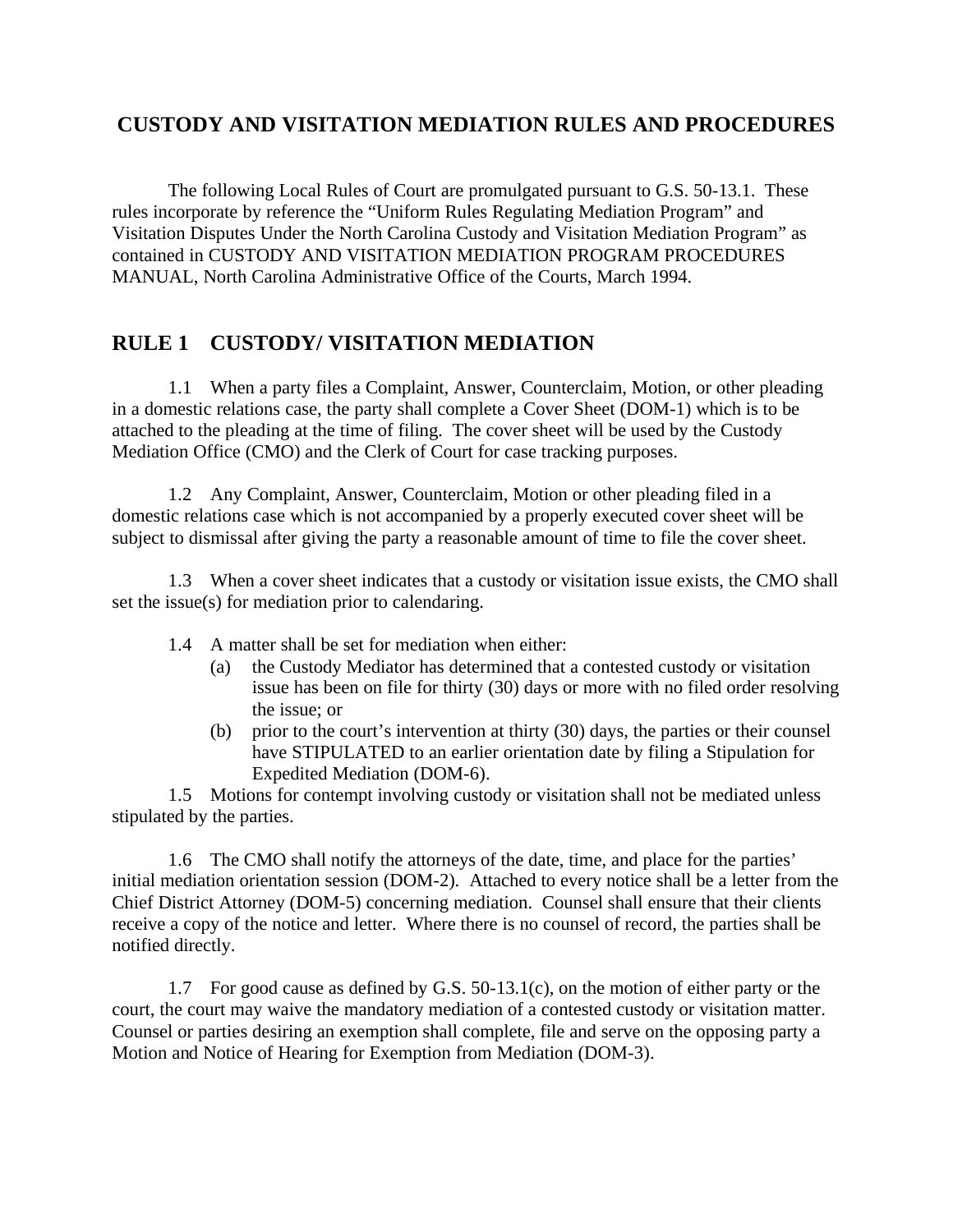1.8 All oral or written communications and information derived there from either or both the parties in the presence of the mediator are absolutely privileged and inadmissible in court except as related to abuse or neglect.

1.9 Neither the mediator nor anyone involved in mediation under these rules shall be called to testify to communications made during or in furtherance of such mediation sessions; provided however that, communications made in furtherance of a crime or fraud or concerning abuse or neglect are not privileged.

1.10(a) If the parties are able to reach a tentative full parenting agreement, the mediator will prepare a draft and mail copies to the attorneys for represented parties. If, after consultation with their attorneys, the parties approve the tentative parenting agreement, the attorneys will prepare a Consent Order incorporating the provisions of the parenting agreement within 15 days and present it to the court. If the parties are not represented, a time will be scheduled for the parties to return to the CMO to sign the final order approving the parenting agreement to be presented to the court. The court shall review each document and, if acceptable, sign the order as an order of the court. The final order and parenting agreement shall be filed with the Clerk of Superior Court. If, after consultation with their attorneys, the parties do not approve the tentative full parenting agreement, the procedures under 1.10(b) or 1.10(c), whichever applies, shall be followed. The parties may agree to send the matter back to mediation to attempt to resolve any remaining issues.

1.10(b) If a tentative partial parenting agreement is reached, the mediator will prepare a draft of the tentative partial agreement and mail copies to the attorneys for represented parties. A list of the unresolved issues shall be attached. If, after consultation with their attorneys, the parties approve the tentative partial agreement, the attorneys will prepare a consent order incorporating the provisions of the partial agreement within 15 days and refer the consent order for court approval and the unresolved issues for calendaring as in all other domestic matters. If the parties are not represented, a time will be scheduled for the parties to return to the mediator to sign the partial agreement and order approving the parenting agreement to be presented to the court and the mediator will notify the clerk that unresolved issues remain. Calendaring of the unresolved will be as in all other domestic matters.

1.10(c) If the parties fail to reach any agreement, the mediator shall send notice to the attorneys, or to the parties if unrepresented, and file the notice with the clerk, and then either party may calendar the matter. Calendaring will be as in other domestic matters.

1.11 When custody and/ or visitation issues have been completely settled by consent or dismissed, the issues will not be removed from the mediation process until a filed copy of an order as to Exception from Mediation (DOM-4) or a dismissal is provided to the mediator by the attorney of represented parties or by the parties if not represented. When a signed consent order for custody and/ or visitation is presented to the court for its approval, it must be accompanied by a DOM-4 for the judge to sign.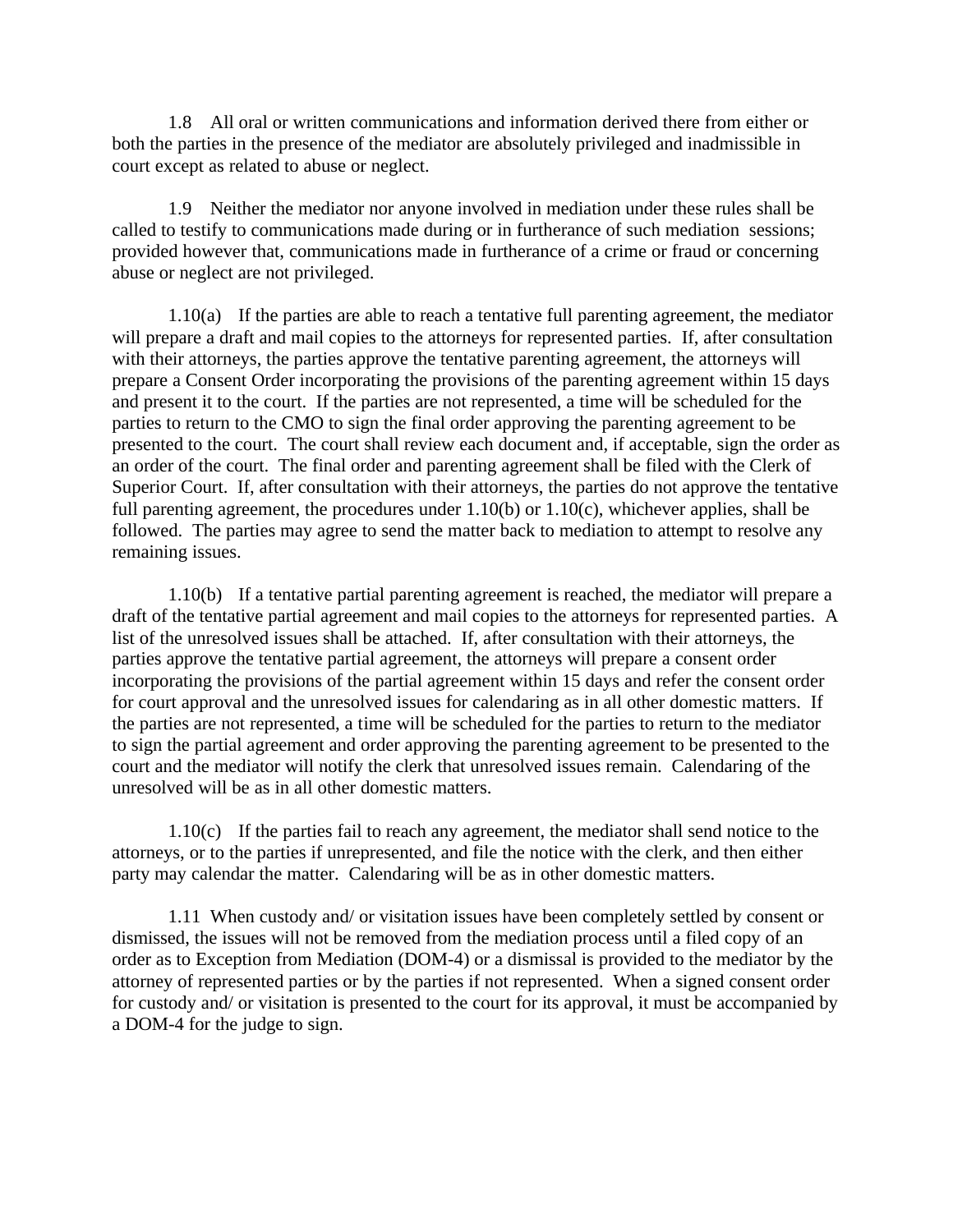Date: July 1, 1996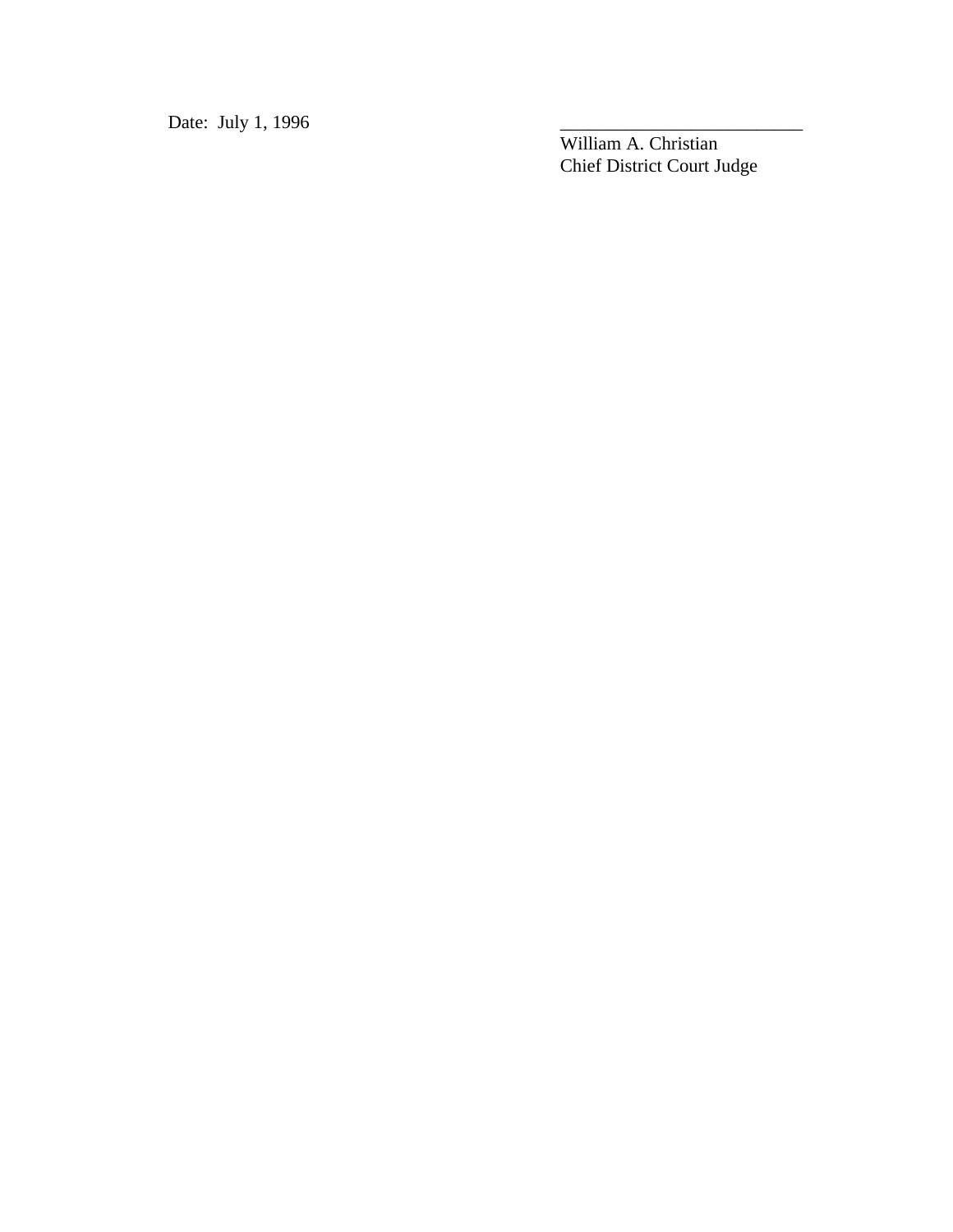#### **MEDIATION FORMS**

- DOM-1 Domestic Relations Cover Sheet
- DOM-2 Notice and Order of Custody Mediation Orientation
- DOM-3 Motion and Notice of Hearing for Exemption from Mediation
- DOM-4 Order as to Exemption from Mediation
- DOM-5 Letter from Chief District Court Judge
- DOM-6 Stipulation for Expedited Mediation
- DOM-7 Mediator's Status Report
- DOM-8 Motion to Show Cause for Failure to Comply with Custody Mediation
- DOM-9 Order to Appear & Show Cause for Failure to Comply with Custody Mediation
- DOM-10 Notice of Failure to File a Completed Domestic Relations Cover Sheet

AOC-CV-631 Order Approving Parenting Agreement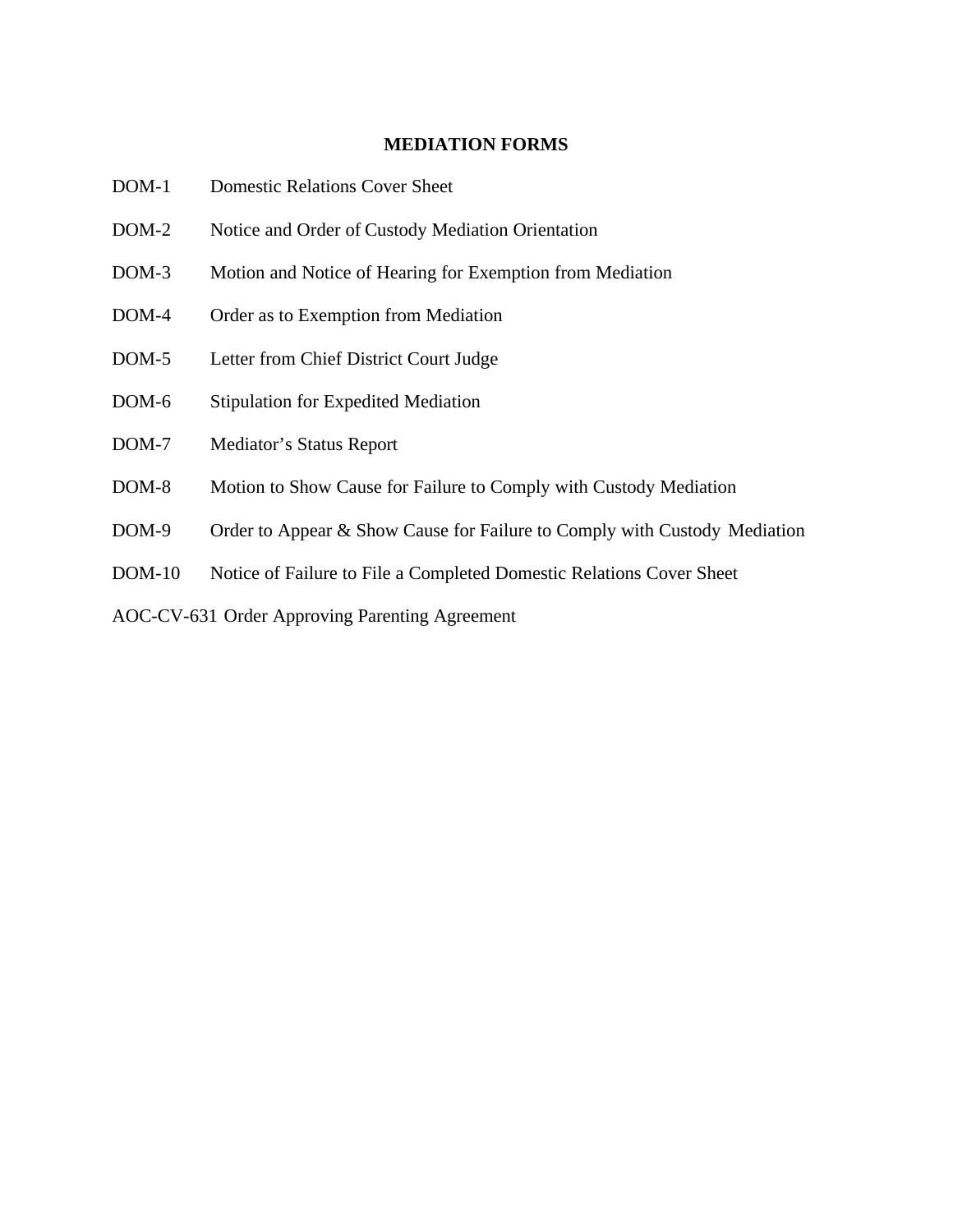

*State of North Carolina General Court of Justice 11th District Court District*

WILLIAM A. CHRISTIAN DISTRICT COURT JUDGES CHIEF DISTRICT COURT JUDGE THE SERVE EDWARD H. McCORMICK P.O. BOX 2007 SAMUEL S. STEPHENSON SANFORD, N.C. 27330 T. YATES DOBSON OFFICE: (919) 708-4440 ALBERT A. CORBETT, JR. FAX: (919) 708-4472 FRANKLIN F. LANIER

Dear Parent:

Please read the enclosed orientation notice carefully. The purpose of the group orientation meeting is to explain the mediation process, answer your questions, and schedule your initial mediation session. You are not allowed to bring children or friends to the orientation or mediation sessions and you will need to allow up to two hours for the orientation and at least one mediation session. FAILURE TO DO SO WILL SUBJECT YOU TO THE CONTEMPT POWERS OF THE COURT.

The goals of custody and visitation mediation are to reduce the stress and anxiety on children whose parents are divorcing and to give you, the parents, an opportunity to make the most important decisions regarding your child(ren) without having to go through the ordeal of a trial. Mediation provides the structured setting necessary to keep you focused on what is in the best interest of your child(ren) regardless of the problems between you and your spouse.

Custody mediation is a program that has been very successful throughout other parts of our State. It is our sincere hope that mediation will assist both of you in agreeing on a written parenting plan which will enable you to remain good parents despite your personal and legal differences.

Sincerely,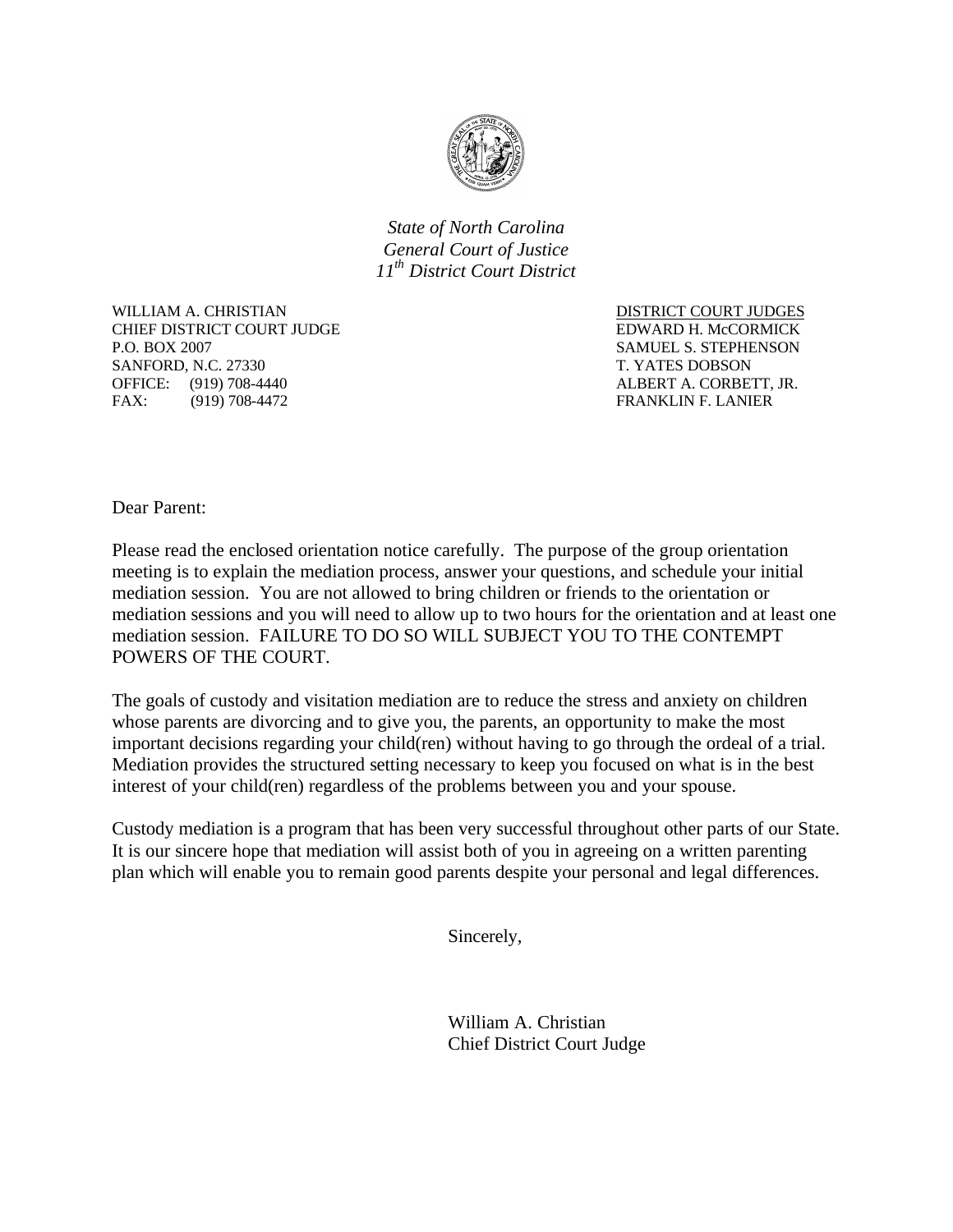## **RULE 7. EQUITABLE DISTRIBUTION RULES**

Effective July 1, 1996

## **RULE 7.1 APPLICATION.**

These rules apply only to equitable distribution claims filed pursuant to G.S. 50-20.

#### **RULE 7.2 EFFECTIVE DATE.**

These rules apply to all equitable distribution claims filed on or after July 1, 1996.

#### **RULE 7.3 TIME.**

Upon motion of either party, and for good cause shown, the times set forth in these rules may be modified by the court.

#### **RULE 7.4 SANCTIONS.**

Failure to comply with these rules may result in sanctions, including dismissal of a claim with or without prejudice; refusal to receive into evidence the offending party's affidavit or oral testimony as to matters which should have been set forth in the affidavit; contempt; and any other sanction allowed by law.

## **RULE 7.5 ADMINISTRATIVE SCHEDULING CONFERENCE AND PRETRIAL CONFERENCE NOTICE REQUIREMENTS.**

At the time a claim for equitable distribution is filed, the party filing the claim shall:

a. Notify the calendaring clerk in domestic court that the action involves equitable distribution and request the clerk to place the case on an administrative scheduling conference calendar as close as practicable to ninety (90) days after the filing of the claim.

b. Obtain from the calendaring clerk in domestic court a pre-trial conference

date as close as practicable to one hundred eighty (180) days from the date the equitable distribution claim is filed; and

- c. Within five (5) days, serve upon the opposing party or attorney:
	- (1) notice of the administrative scheduling conference and the pre-trial conference dates (See ED Form C);
	- (2) notice of the date by which affidavits must be filed (See ED Form C).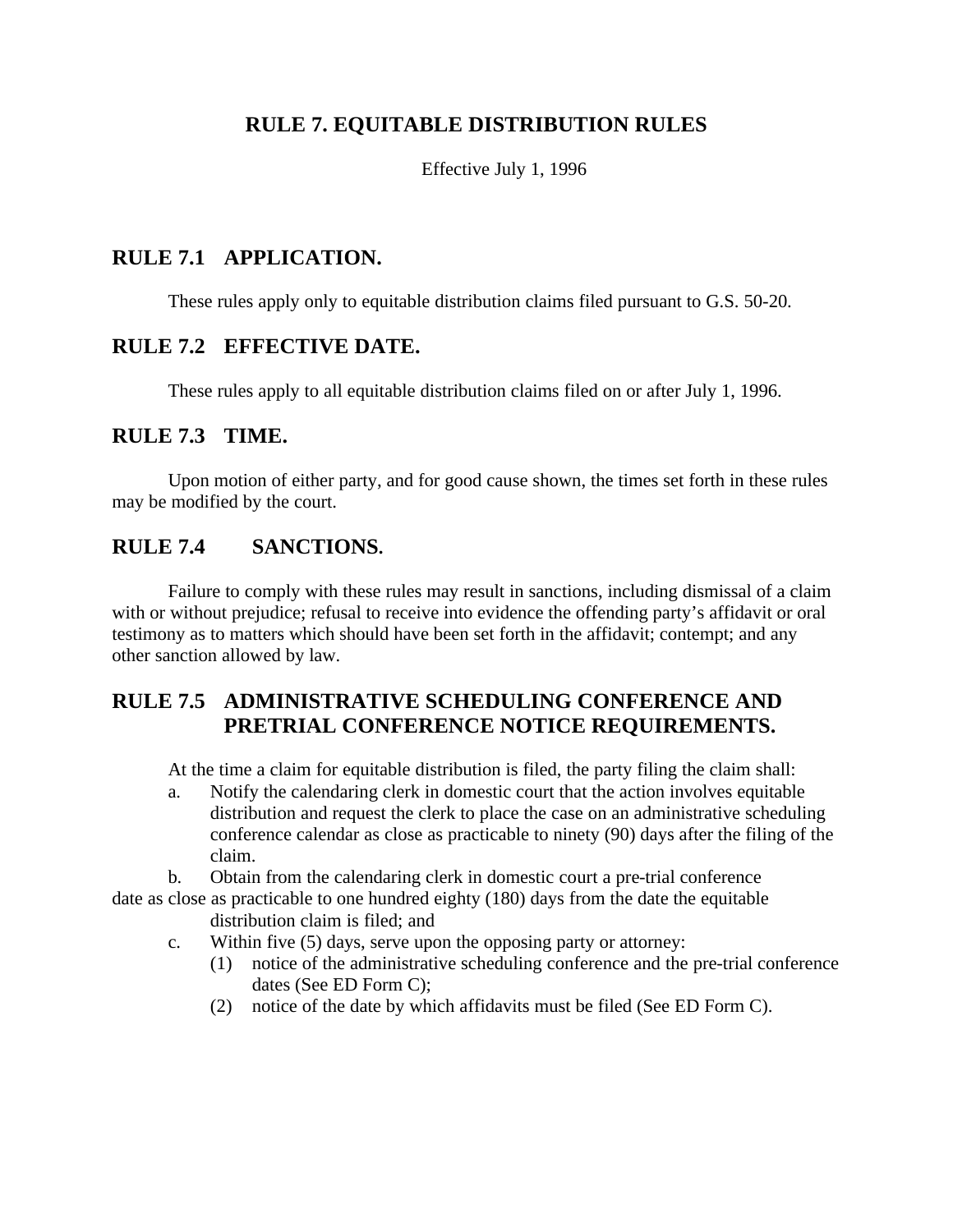## **RULE 7.6 FILING OF AFFIDAVITS.**

Both parties must file an accurate and complete affidavit (See ED Form A) in the office of the Clerk of Superior Court and deliver a copy to the opposing party or attorney in the form required by the Instructions (See ED Form B). The party filing the claim shall file his/her equitable distribution affidavit within ninety (90) days after the filing of the claim. Upon request, and if available, the initiating party shall provide the computer disc which contains his/her equitable distribution affidavit to the opposing party. In any event, the opposing party shall use the same numbering system as used by the party filing the claim. The opposing party shall file his/her affidavit within thirty (30) days thereafter. The opposing party shall use additional numbers for any property not listed on the initial equitable distribution affidavit. The party filing the claim shall file a responsive affidavit to any of those additional numbers within thirty (30) days thereafter.

#### **RULE 7.7 DISCOVERY DEADLINE.**

Unless otherwise provided by the court order, all discovery shall be completed no later than sixty (60) days before the pre-trial conference.

#### **RULE 7.8 ADMINISTRATIVE SCHEDULING CONFERENCE.**

Both parties and their attorneys shall attend the administrative scheduling conference. At this conference, the court will determine the time needed to prepare the case, resolve discovery issues, determine what assets need to be appraised and procedures for determining values, set a time for exchanging expert reports and address any other issues with a goal of expediting the resolution of the case. At the conclusion of the administrative scheduling conference, the court shall enter an order setting forth the issues resolved at the conference. In the event the case shall settle prior to the 90-day scheduling conference, the party who initially requested equitable distribution shall notify the Clerk of Superior Court, in writing, to remove the scheduling conference from the regular trial calendar.

#### **RULE 7.9 THE PRE-TRIAL CONFERENCE.**

Both parties and their attorneys shall attend the pre-trial conference. The party who initiated the equitable distribution proceeding shall prepare the first draft of the pre-trial order from the affidavits filed by the parties and shall furnish copies of the same to opposing counsel at least five (5) days prior to the pre-trial conference. Unless special circumstances exist, the 180 day pre-trial conference shall be both the initial and the final pre-trial conference. In the event the case shall settle prior to the pre-trial conference, the party who initially requested equitable distribution shall notify the Clerk of Superior Court, in writing, to remove the scheduling conference from the regular trial calendar.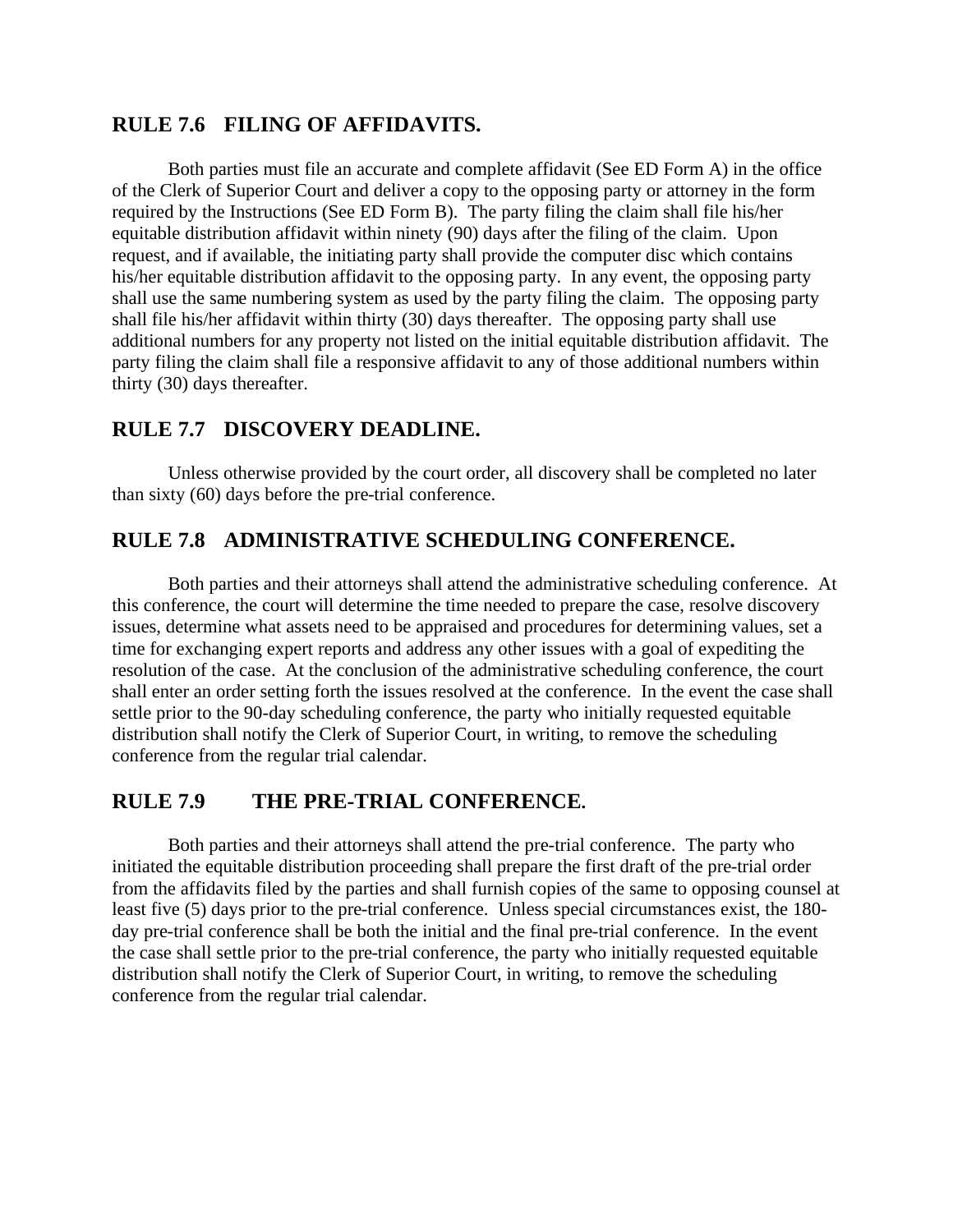## **RULE 7.10 THE PRE-TRIAL ORDER.**

If the pre-trial conference does not result in a settlement of the case, a pre-trial order shall be prepared in the form set out in ED Form D. After the pre-trial order has been completed, signed by the judge and filed, either party or the court may calendar the case for trial.

#### **RULE 7.11 EVIDENCE.**

As to those matters covered by the affidavit, the testimony of each party must be presented in the form of the equitable distribution affidavit rather than by oral testimony, unless a particular item listed in the affidavit is challenged by opposing affidavit, by cross-examination, or otherwise. The parties may testify orally as to such challenged matters not covered by the affidavit. Whether challenged or not, the evidence presented in the affidavits shall be received by the court as evidence by the party presenting it. Other witnesses, including experts, are not required to testify by affidavit. Cross-examination of all witnesses, including the parties, is not limited to this rule and is in the discretion of the trial judge. All appraisals, expert witness reports, and exhibits, expected to be introduced at trial, shall be exchanged by counsel for each party at least ten (10) days prior to the trial of the matter.

## **RULE 7.12 CALENDAR DATE.**

The calendar dates for the administrative scheduling conference and the pre-trial conference shall be selected by the clerk from dates provided by the Chief District Court Judge for the hearing of equitable distribution matters. If a date cannot be furnished by the clerk in domestic court that satisfies these rules, or if other good cause exists, a party or his/her attorney may apply directly to the Chief District Court Judge for an administrative scheduling conference or a pre-trial conference date.

## **RULE 7.13 AVAILABILITY OF COPIES OF THESE RULES AND FORMS.**

Upon their adoption, these rules and appended forms shall be filed in the office of the Chief District Court Judge and in the office of each Clerk of Superior Court or his/her designee. The forms attached to these rules may be duplicated or copies by parties to proceedings or their attorneys and used as originals for the purpose of meeting the filing requirements of these rules.

# **RULE 7.14 CITATION OF EQUITABLE DISTRIBUTION RULES.**

These Equitable Distribution Rules shall be cited as ED Rule 7, etc.

Date: July 1, 1996